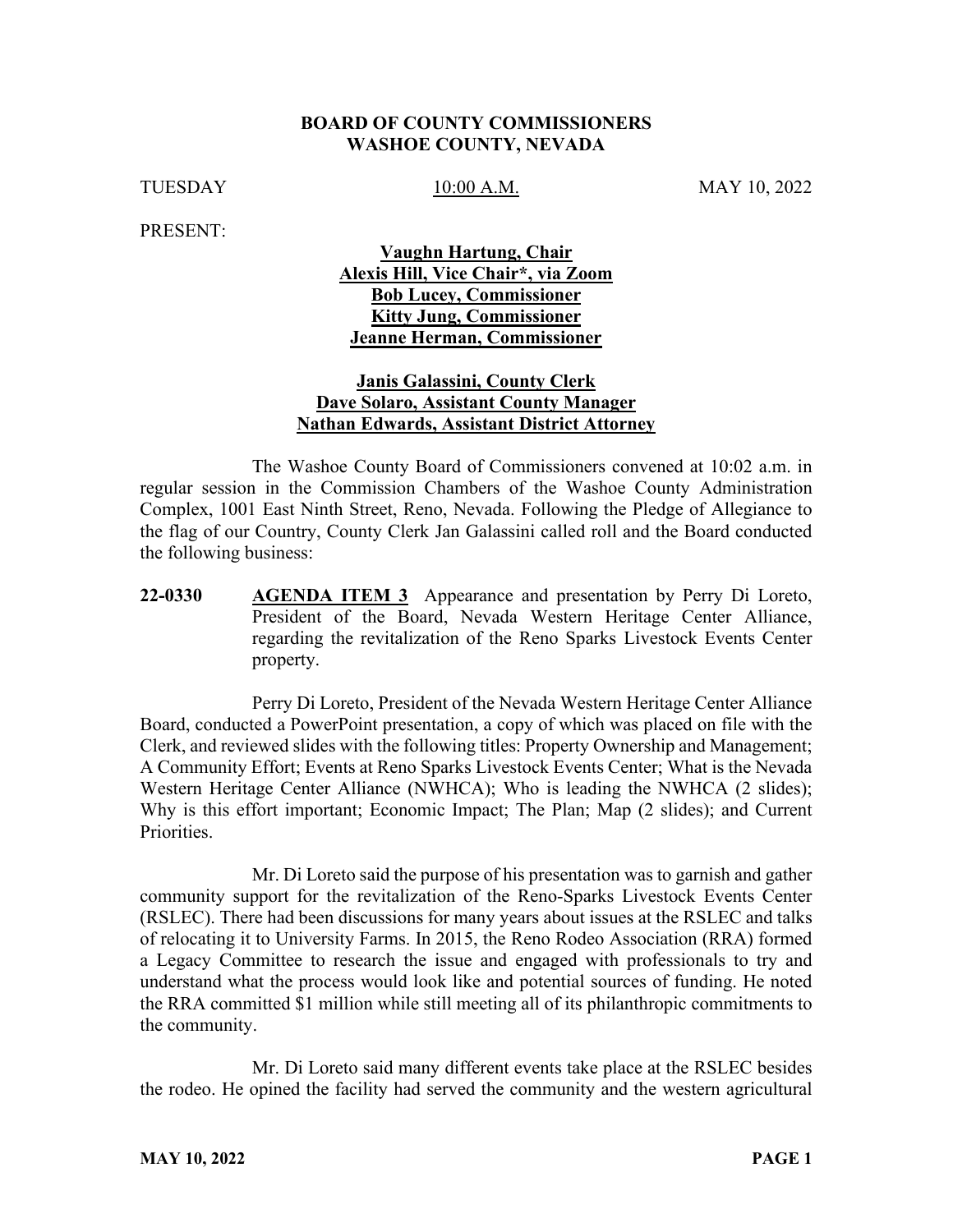heritage well, however, he opined it was time more attention was paid to the needs of the facility. He reviewed the Board of Directors and noted that Carrie Ann Sattler had been an active member for years, and she would be the 2024 President of the Reno Rodeo Association. He said the Board of Directors was looking for a neighborhood representative to join the board to act as an advisor.

Mr. Di Loreto said the facility had been allowed to deteriorate and maintenance was needed. He explained the methodology of the RRA was to first create the desire of the community to move forward. To do this, the RRA met with the Cities of Sparks and Reno and engaged with many community leaders. He noted the City of Sparks passed a unanimous board resolution in support of the RRA's efforts. He asserted that community support on a broad basis was important, and the RRA was presenting ideas for ways the facility could be used.

The RRA identified the money the State of Nevada received under the Recovery Act as a potential source of funding, Mr. Di Loreto said. He explained the RRA wanted the opportunity to present its case as to why the County and the Cities of Sparks and Reno should use the money for the RSLEC. He said the money would be an investment into community infrastructure and would bring a significant amount of business into the community. Studies done on the economic impact show a dollar-for-dollar return on investments. He noted facilities such as the RSLEC did not completely support themselves, however, there were other ways the facility generated revenue, such as tourism. He explained the Reno-Sparks Convention and Visitors Authority (RSCVA) subsidized the facility heavily and that would need to continue.

Mr. Di Loreto thought the RSLEC needed to be managed by a group that cared about and was attached to the facility. He opined there were several examples in the community of public infrastructure that was very well-managed, such as the Reno-Tahoe International Airport. It was well-managed, he explained, because it was a dedicated effort by the board members and president of the Airport Authority. He said the State and County handed management of the RSLEC off and there was a lack of continuity, interest, and ability to make the RSLEC well-functioning. He mentioned the Nevada Western Heritage Center Alliance (NWHCA) had been in discussions with the RSCVA about taking over the RSLEC on an interim basis until the current contract ran out in June, at which time negotiations could happen with the RSCVA. He opined this would forestall continued deterioration and allow for repair work and deferred maintenance to happen. He believed the RSLEC needed a dedicated authority and said that would have to come from the State.

Mr. Di Loreto said the first phase of the project would require a significant investment from the community in the amount of \$80 million. That amount would be updated to reflect inflation and supply chain interruptions. He noted the first phase of the project would not disturb the operation of the facility. He said the NWHCA would present to the State and return to the County and the Cities of Sparks and Reno regarding the matter. He asked the Board to consider a resolution and support the efforts for revitalization of the RSLEC.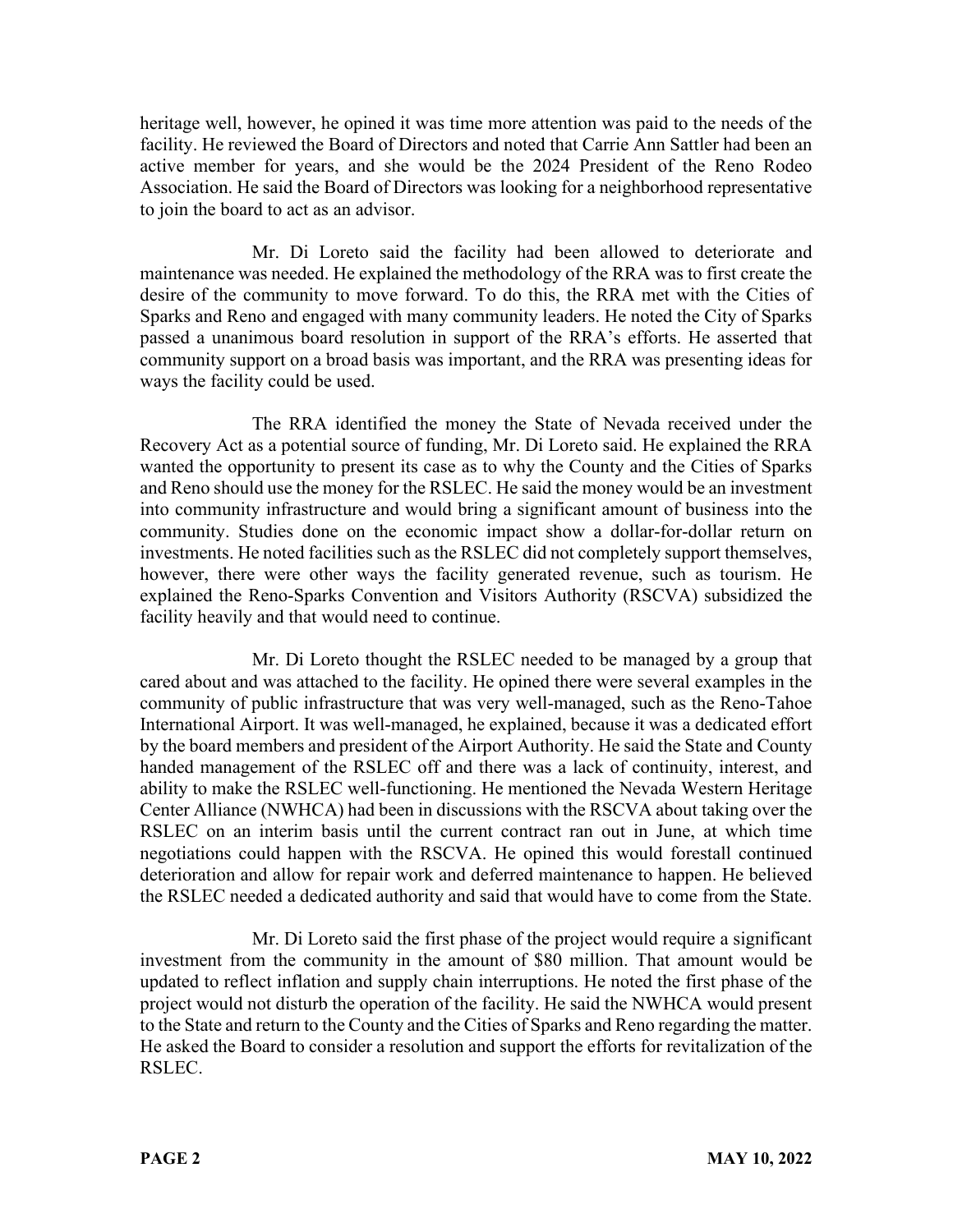Mr. Tom Dolan noted he had never been before the Board, but he believed in the revitalization of the RSLEC which was why he came that day. He joined the NWHCA to keep western heritage alive in Reno. He commented how he supported children and schools by donating millions of dollars to their causes, and he opined the revitalization project was equally as important because it would allow children to visit the RSLEC to learn about western heritage. He was raised in the area and had been doing business on Kietzke Lane for 47 years, and he expressed his love for Nevada and Reno. He explained it was important that the NWHCA got the support of the Board because it would allow the NWHCA to try and get money from the State. He believed State and federal money should be designated for the revitalization of the RSLEC. He mentioned he would be personally involved in the funding of the project and asked for a resolution from the Board showing its support. He encouraged the Board to contact him if any members had hesitation in approving a resolution. He felt the revitalization of the RSLEC was very important for the community and for the memories of those who had built this town.

Chair Hartung reminded the Regional Transportation Commission (RTC) was endeavoring in the Oddie and Wells project which would make that area a multimodal corridor. He said the Oddie project would go in the old Lowe's building and would help to gentrify that neighborhood. He believed the revitalization of the RSLEC would help to gentrify its neighborhood and create jobs. He noted the revitalization would not be easy, but it would be worth it. He wondered how old the Reno Rodeo was and Commissioner Lucey responded it would be 103 that year. Chair Hartung opined many people knew Reno because of the Reno Rodeo and said this was an important project.

As the Chairman of the RSCVA, Commissioner Lucey said the revitalization of the RSLEC was a challenge the RSCVA had been trialed to resolve for some time. The challenge, he explained, was the economic capability of the RSCVA to manage the facilities. He noted it was unique in the region for a convention and visitors bureau to own and operate its own convention center, as well as three additional facilities. The RSCVA found itself in a unique position trying to keep up with the deferred maintenance on the buildings. Through the economic downturn and the pandemic, it had been an issue to revitalize the RSLEC, however, it was time to look at what could be done. In addition to the Reno Rodeo, the RSLEC held many equestrian events and youth sporting events.

Commissioner Lucey opined the Board needed to be focused on cooperative extension. He noted one of the big focuses for cooperative extension was 4-H. He mentioned 4-H utilized the RSLEC for shows and different events. He had discussions with the Dean of the College of Agriculture, Biotechnology, and Natural Resources Bill Payne regarding food, wine, and different things to highlight the heritage of Northern Nevada. He noted that Nevada was developed as a pioneer state and settled by ranchers, farmers, and sheep herders. Many of the families who settled in the region were still represented in the area. He opined it was important to preserve the heritage of the community.

Commissioner Lucey said many equestrian facilities across the country were very successful. He noted a facility in Scottsdale, Arizona, called WestWorld was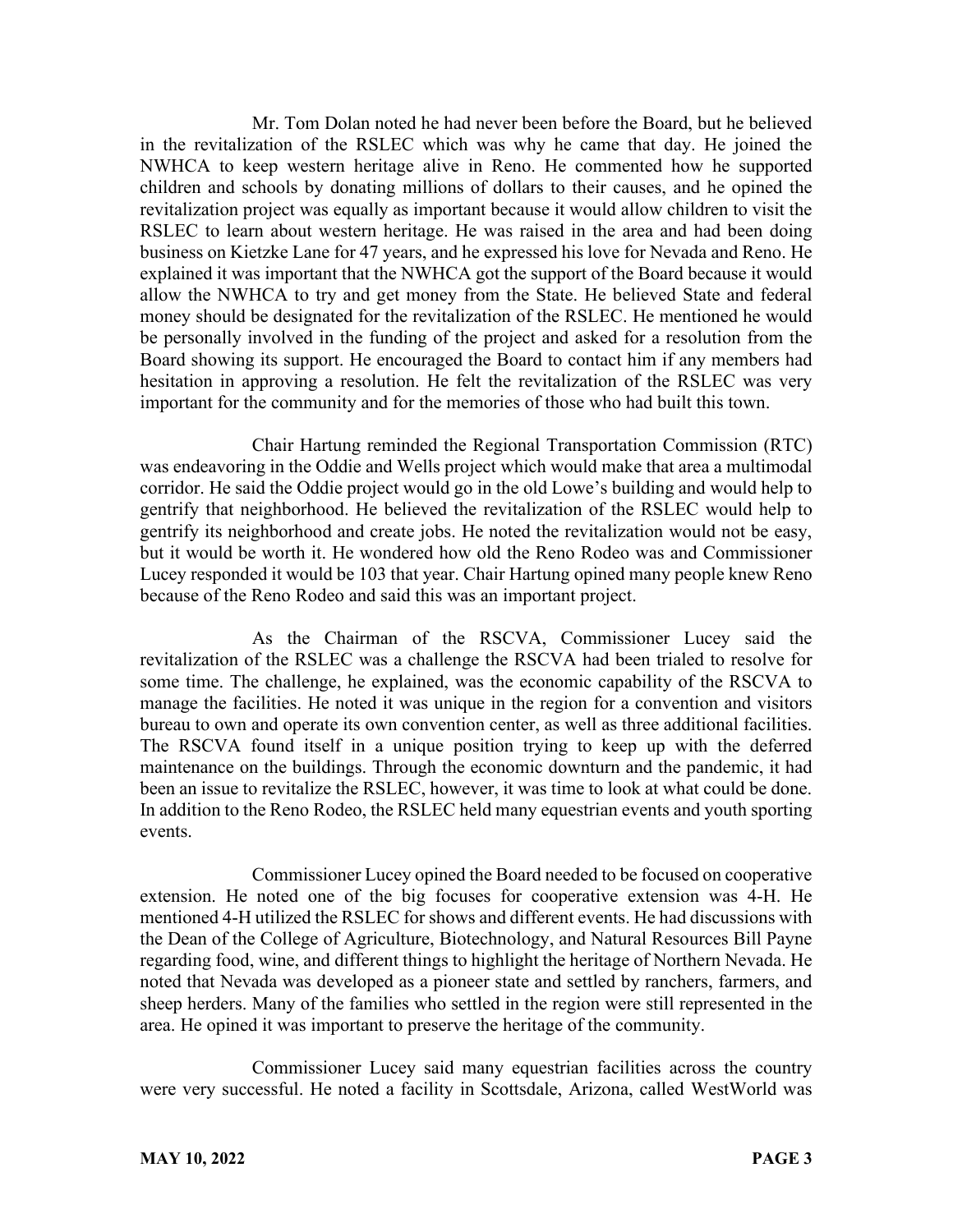very successful and was operated by an independent association. He opined it was beneficial to Northern Nevada that it was situated on I-80, which was one of the main corridors for every major city in the Western United States. He said the RSCVA had the availability to continuously evolve what it was doing, and it was fully behind the revitalization of the RSLEC. He had been a tireless advocate for the Reno Rodeo and the events that happened at the RSLEC. Many symbiotic relationships could be nurtured and developed between the university, the Cities of Sparks and Reno, the State, and the local tourism board to continue to evolve facilities in the region beyond their intended uses. The RSCVA's new approach and part of its strategic plan was to be more committed and involved with the community. He opined many individuals in the community were not familiar with what the RSCVA did, and the RSCVA needed to re-establish its identity. He hoped the Board would put forth a resolution to show its continued support for the NWHCA's mission and efforts. He noted that financial investments for the project would be a challenge due to limited recovery funds and needs across the community, however, he thought it would be a travesty for the community to lose its history and heritage.

Chair Hartung said the matter of a resolution could be formally brought up during Agenda Item 5. He recalled the many events the RSLEC held and mentioned several of the events could only be held at a place like the RSLEC. Commissioner Herman thanked the speakers for bringing the matter to the Board's forefront. She opined Reno had lost something and appreciated the chance for Reno to become the real Reno again.

Commissioner Jung noted the RSLEC was in her district, and she was excited the RTC was taking the time to improve the corridor and create economic vitality and neighborhood revitalization. She agreed the facility had been badly neglected and thought it was a tragedy that occurred because it was a great piece of property. She believed the RSLEC was a banner place of the community and said she would hate for the property to become subdivisions. She thanked Commissioner Lucey as the Chairman of the RSCVA, and she opined he had made a real effort to improve the RSCVA's image and participation in the community to ensure children's sporting events had a place to be held. She opined youth events brought people from all over the State to the County and provided a marketing opportunity for the RSLEC. She said it was important for locals to have an insider's approach to events and venues so they could inform visitors. She mentioned there was a reputation in the rodeo groups that Reno was the place to do a rodeo, and she thought it was important to build on that reputation.

Commissioner Jung suggested building a parking garage and charging for parking on the RSLEC property. She opined County employees would pay for parking at a garage located on the RSLEC property. She said the NWHCA should start looking for a neighborhood stakeholder again and thought Washoe 311 or Reno Direct could help identify people who were active in that neighborhood. She thought the NWHCA should present the revitalization of the RSLEC as redevelopment and reinvestment into the community. She stated she would work with the NWHCA and go to the Legislature regarding the revitalization of the RSLEC. She opined Washoe County should be branded as the rodeo community of the world, and she requested the Gay Rodeo return to the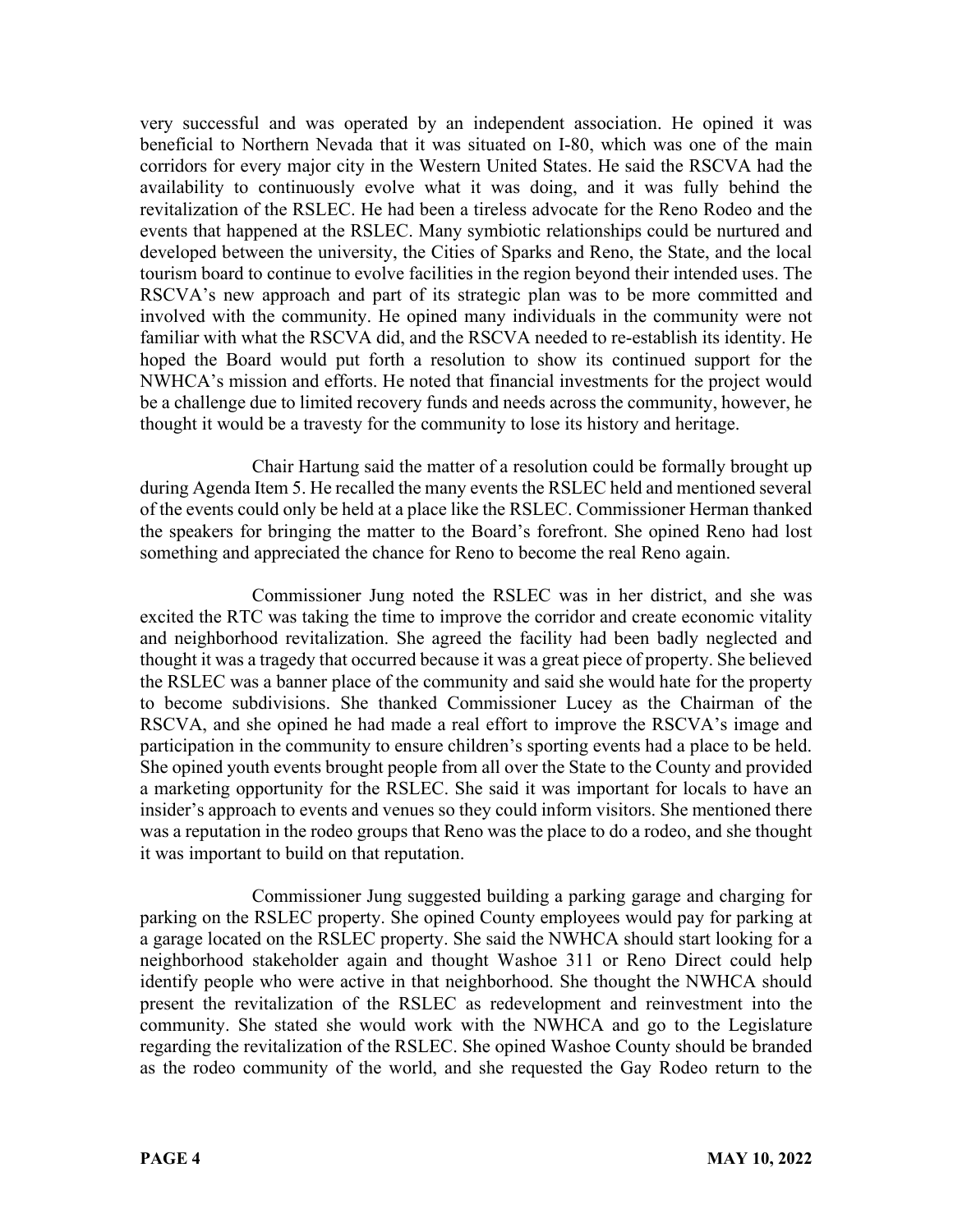RSLEC because it brought a lot of different people to the area. She thanked Mr. Dolan for his contribution to the community.

Chair Hartung noted there were plans to build a parking garage on the property, and Mr. Di Loreto said it had been planned for Phase 3 of the project.

Commissioner Lucey said the County tried to be a community partner to the RSCVA because the RSLEC was owned by the State, but the County held the land lease. He said County staff, including Assistant County Manager Dave Solaro, were involved with projects that resulted in the old armory building being removed. The RSCVA played a major part, in conjunction with the Reno Rodeo, in removing the old exhibit hall to allow for future expansion outside of the arena. He noted the investments made were small and not significant enough. He believed talks about a public-private partnership needed to happen to get community participation and contributions.

Commissioner Lucey noted the financials of the Capital Improvement Plan for the next five years only allocated \$1.5 million each year to the RSLEC. He opined that the amount was not enough to cover the deferred maintenance on the facility and said a way to offset the expenses needed to be found. He thought the RSLEC held great events, but not enough had been done to support the property. He believed the County should push the RSCVA harder to spend money on the RSLEC. He reminded that the RSCVA started as the Washoe County Fair and Recreation Board and its job was to provide a location for the fair and provide recreation for the community. He opined the RSCVA had shifted from that goal to the goal of how to entice people to come to the Reno Tahoe area. He noted that was not a bad thing because room tax supported the economic plan of the RSCVA, but that did not mean the RSCVA could not have a different focus in the future. He said the RSCVA had great relationships with the university and the advisory board members were strong advocates for the community. He wanted to see the community grow and thought the Board needed to show commitment and support to the community and its future.

Chair Hartung appreciated all the hard work that had been done behind the scenes for the RSLEC. He noted he had funding ideas to share with Mr. Di Loreto. Mr. Di Loreto and Mr. Dolan thanked the Board for its time. Chair Hartung asked for a moment of silence for Assemblyman and Commissioner Judge David Humke who had passed away unexpectedly.

### **22-0331 AGENDA ITEM 4** Public Comment.

Ms. Elise Weatherly said she did not have enough time to speak about everything that was on her mind. She discussed how she overcame her medical issues with spirituality. She opined a person's value could not be based on their sexuality or attractiveness, and she could not take vengeance on others because it was not her place to do so.

Mr. Kleber DaSilva said the time of the Board of County Commissioners' meeting was inconvenient for people in the community who had to work to feed their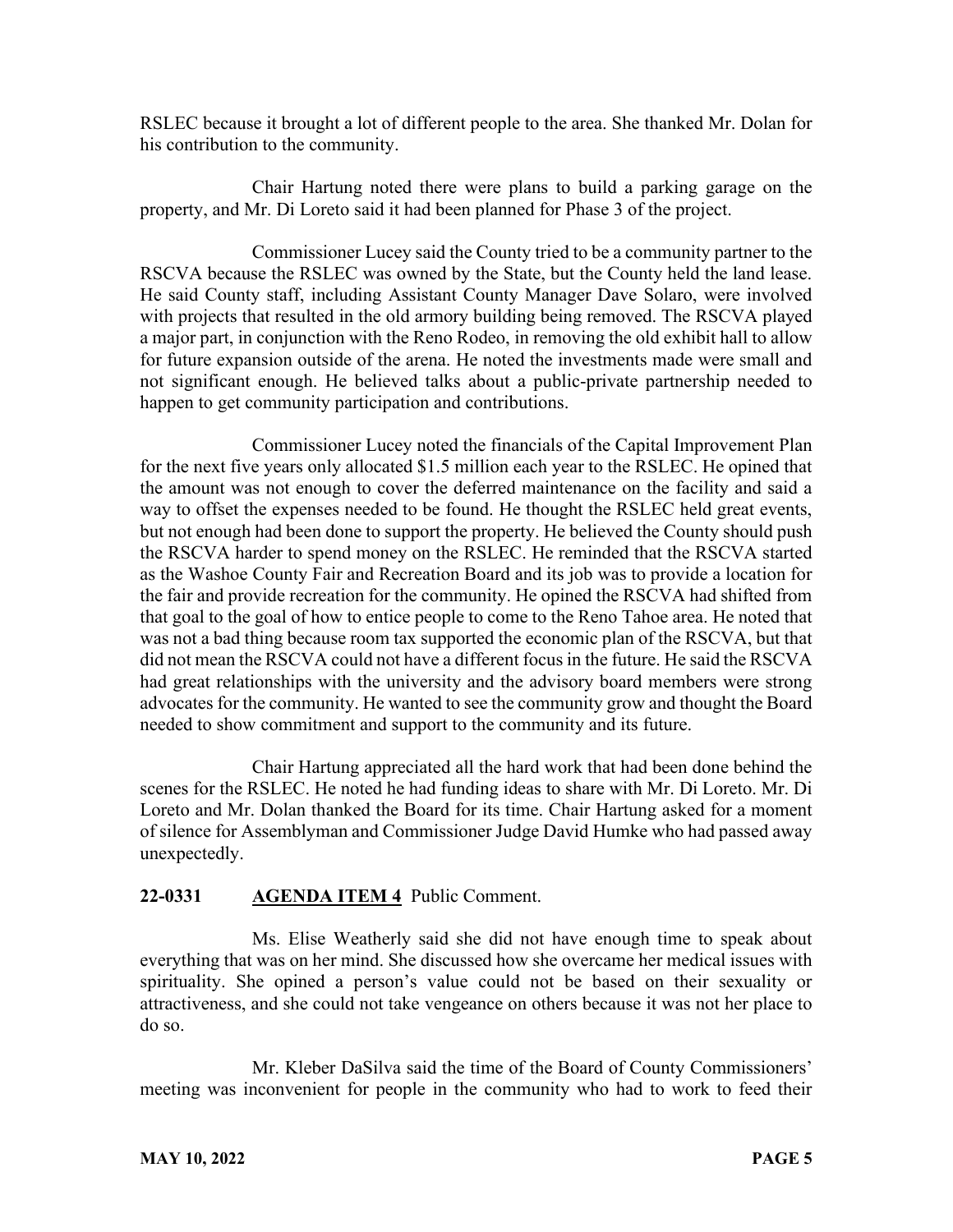families. He was against the development in Lemmon Valley because it would make the flooding worse. He said developers continued to build when nothing had been done in Lemmon Valley to prevent flooding.

Mr. Mark Neumann was running for a seat on the Sun Valley General Improvement District and asked for the support of the Board. He requested the Board's support for an open seat on the Planning Commission north of the Truckee River. In the past, he coached baseball, softball, and soccer, and was a ski instructor. He stated he was interested in doing what was best for the youth and the community.

Ms. Donna Robinson protested the Prado Ranch extension and said she represented several people who could not attend the meeting that day. She said the Prado South project was denied by the City of Reno for not meeting the master plan, and she opined property in Prado North would be affected by the 100-year floodplain. She believed the development would cause more clustering with less usable acreage. The traffic study, she explained, had been completed in July 2018 during a time there was no school traffic to impact the study. She noted on many occasions the response time for medical and police was 16 to 18 minutes, which was double what it should be. She said the engineers of the project stated if flooding went under Lemmon Drive, the County would be responsible for the damage.

Mr. Keith Lockard spoke about the passing of former Washoe County Commissioner and Judge David Humke and recalled the special bond they had. He noted Judge Humke was well respected by many people because he did his job quietly and effectively. Judge Humke, he said, always sought to improve the lives of children and families. He hoped family and friends would hold a public celebration of life to give Judge Humke the recognition he deserved.

Mr. Wayne Gordon commented on the lack of public parking for the public meetings. He opined the lack of parking violated the Open Meeting Law. He noted the voter integrity issue was real and several constituents had asked for solutions, but the Board had done nothing to resolve the issue. He said a member of the Board filed a lawsuit against their opponent and the lawsuit was overturned. He opined the citizens would pay for the fees associated with the lawsuit and wondered what the County would do to recover those fees.

County Clerk Jan Galassini stated an email received from Ms. Ann Silver would be placed on file.

# **22-0332 AGENDA ITEM 5** Announcements/Reports.

Assistant County Manager Dave Solaro noted there were some items on the agenda where it appeared like the County was allocating millions of dollars towards homelessness initiatives. He explained the request in Agenda Item 7 for additional American Rescue Plan Act (ARPA) money was due to the increasing cost of constructionrelated services for projects that had already been allocated by the Board of County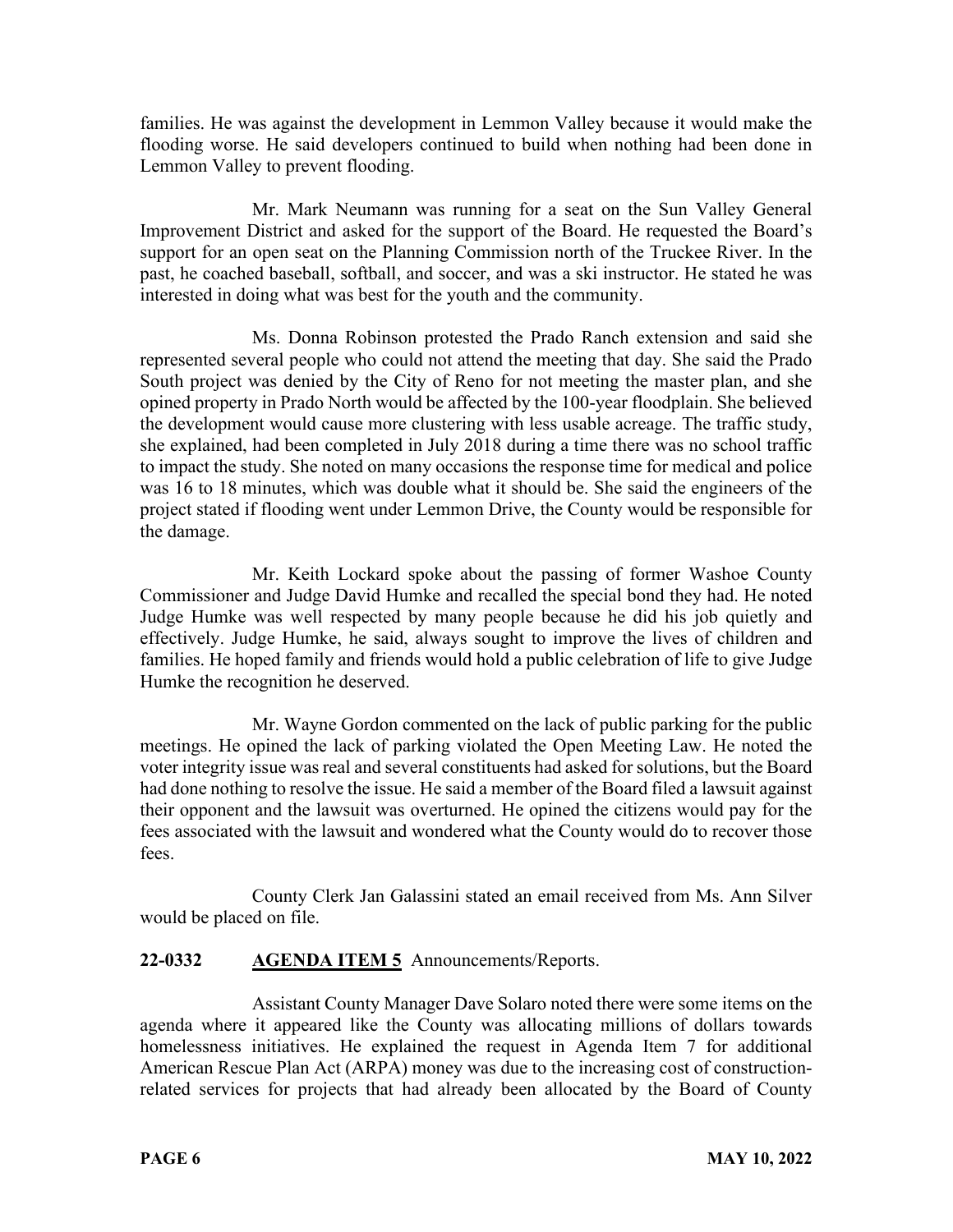Commissioners (BCC). Agenda Items 8, 9, and 10, he advised, were the award of the contracts for the actual construction of the Safe Camp and Our Place projects, which had previously been allocated by the Board. He said the process the Board utilized had multiple public touch points. The Board first allocates the budget for a project, then it awards bids for anything over \$100,000. As a result of this process and the speed at which it happens, it could appear like the staff was constantly before the Board asking for funds when in actuality, it was the same money being spent.

Commissioner Herman mentioned the Board had received an email from Ms. Tracy Thomas regarding the 20-point Election Integrity Bill. She opined Ms. Thomas had done a wonderful job explaining the reason for the items listed in the bill. She wondered whether the Board had thoughts regarding the matter, and she mentioned the possibility of bringing it before the public.

Commissioner Jung said she and Commissioner Lucey had attended an Earth Day event at Idlewild Park, and Commissioner Lucey read the proclamation from the Board in support of the kickoff for Earth Day. She reminded it had been three years since an Earth Day event had been held, due to COVID-19. She noted the large number of people that showed up for the event and opined the public was looking to attend special events this year.

Commissioner Jung mentioned she attended a Regional Sustainability Team event at the North Valleys Regional Park. She explained the Regional Sustainability Team was an extension of the Regional Green Team that she created in 2007. She noted the event was held to plant trees to provide shade for the skate park. She said the event was covered by the media and Washoe County Recorder Kalie Work and Washoe County Sheriff Darin Balaam participated in the event.

Commissioner Jung said there was a large turnout for the Senior Fair and the fair had many vendors and a lot of information. She congratulated the Senior Services Advisory Board for organizing the Senior Fair. She mentioned the Older Americans Month book was finished and listed activities for seniors during May. She opined the information in the book should be given to the local press next year so seniors could have a physical copy.

Commissioner Jung attended the Open Space and Parks Commission (OSPC) meeting and noted there would be recommendations coming to the Board from issues the OSPC discussed. She opined the Board should be proud of the people it appointed to the OSPC because it was an active board with knowledgeable people. The OSPC reviewed the Master Plan for the Hidden Valley area, and those recommendations would come to the BCC in the future. She thought the OSPC had provided great recommendations on how it expected the park in Hidden Valley to transform based on surveys from the community. She was part of the team that reviewed the Master Plan and asked the Board to contact her with any questions.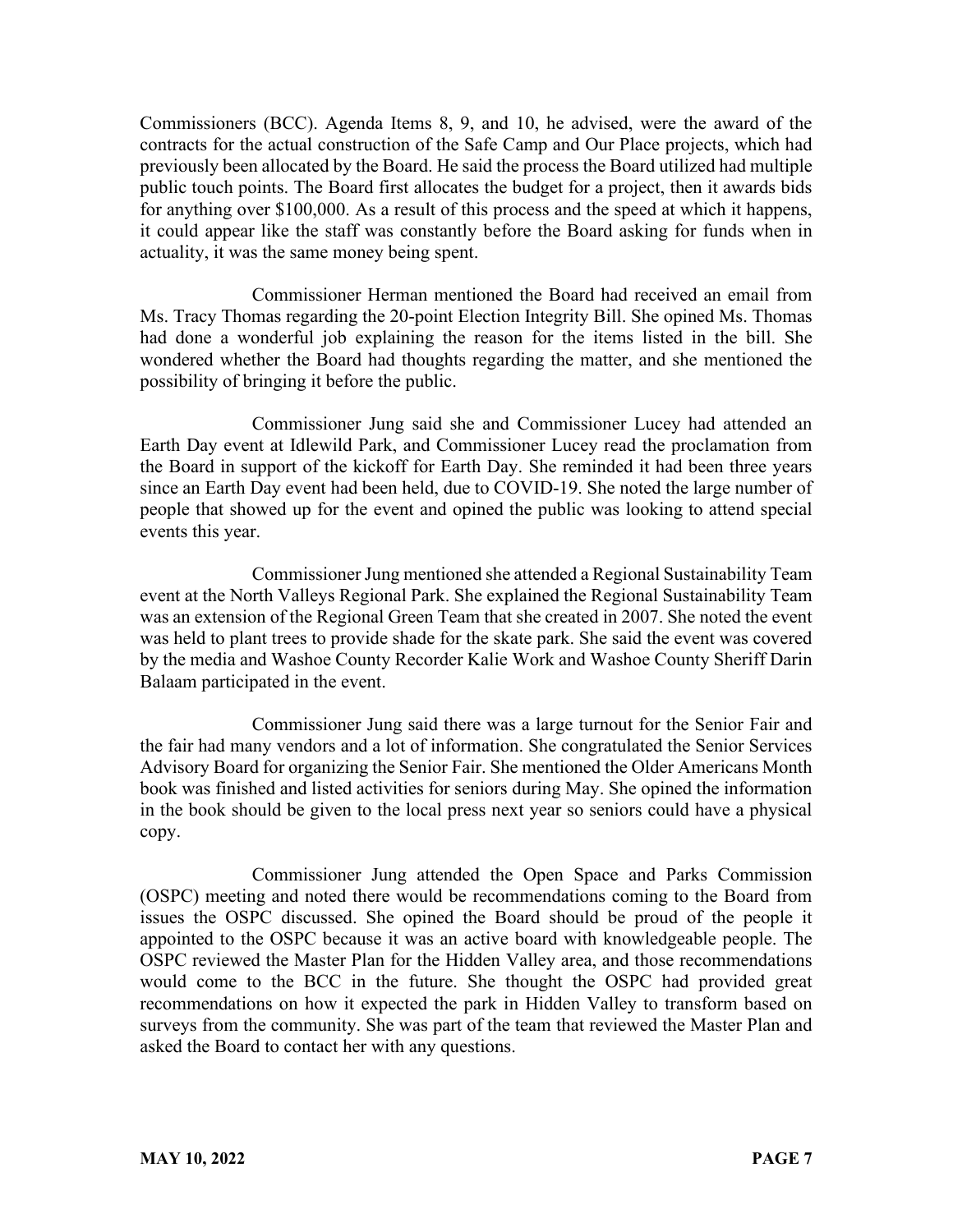Commissioner Jung expressed her sadness upon hearing about the passing of Judge David Humke. She said he was a great friend and colleague, and she shared a story about his time serving on the Board.

Commissioner Lucey said Judge Humke served as a Commissioner for District 2 for 12 years and led the BCC with gracefulness and diligence. He noted Judge Humke had been a mentor to him and walked him through various challenges and initiatives. He was devastated to hear of Judge Humke's passing and sent condolences to Judge Humke's family. He said Judge Humke was a tireless advocate for the parks system and fought alongside Councilwoman Bonnie Weber to build parks throughout the community. Commissioner Lucey said he recognized the importance of investment in the parks system.

Commissioner Lucey wondered about the number of parks in the County. He opined staff did a wonderful job with the parks system, but the Board needed to continue to advocate for it. He noted how much the parks had improved since he was a child. He opined the parks in Washoe County helped unify the community and provided a place for families to come together.

Commissioner Lucey mentioned the Reno River Festival was held the previous weekend and the County was moving into its summer festival season. He listed several events coming to the area. He requested a resolution in support of the Nevada Western Heritage Center Alliance for its mission and goals. Chair Hartung asked Assistant District Attorney Nathan Edwards whether an agenda item was needed to contemplate Commissioner Lucey's request. Attorney Edwards responded the resolution could come back as an agenda item for discussion.

Chair Hartung said Judge Humke was a fellow commissioner and a good mentor to him. He thanked the Board for acknowledging Judge Humke and thought he would be sorely missed. He informed Commissioner Herman that he had not received an email from Ms. Thomas.

Chair Hartung advised that Spanish Springs was still having major issues with catalytic converter thefts. He asked for an agenda item to have Sheriff Darin Balaam discuss catalytic converter thefts and how to prevent them. He noted the thefts were occurring all over the County. He opined an ordinance could be enacted for individuals found with a catalytic converter without a permit to move it. He thought the issue might be something the County could take to the Legislature.

Mr. Solaro informed Commissioner Lucey that the County had 49 developed parks and 10,000 acres of open space.

Commissioner Jung said deputies from the Washoe County Sheriff's Office spoke to the Sun Valley Citizen's Advisory Board and explained that catalytic converter theft was a regional issue. She said the deputies recommended that citizens back their vehicles into their driveway to make it harder for the catalytic converter to be stolen. She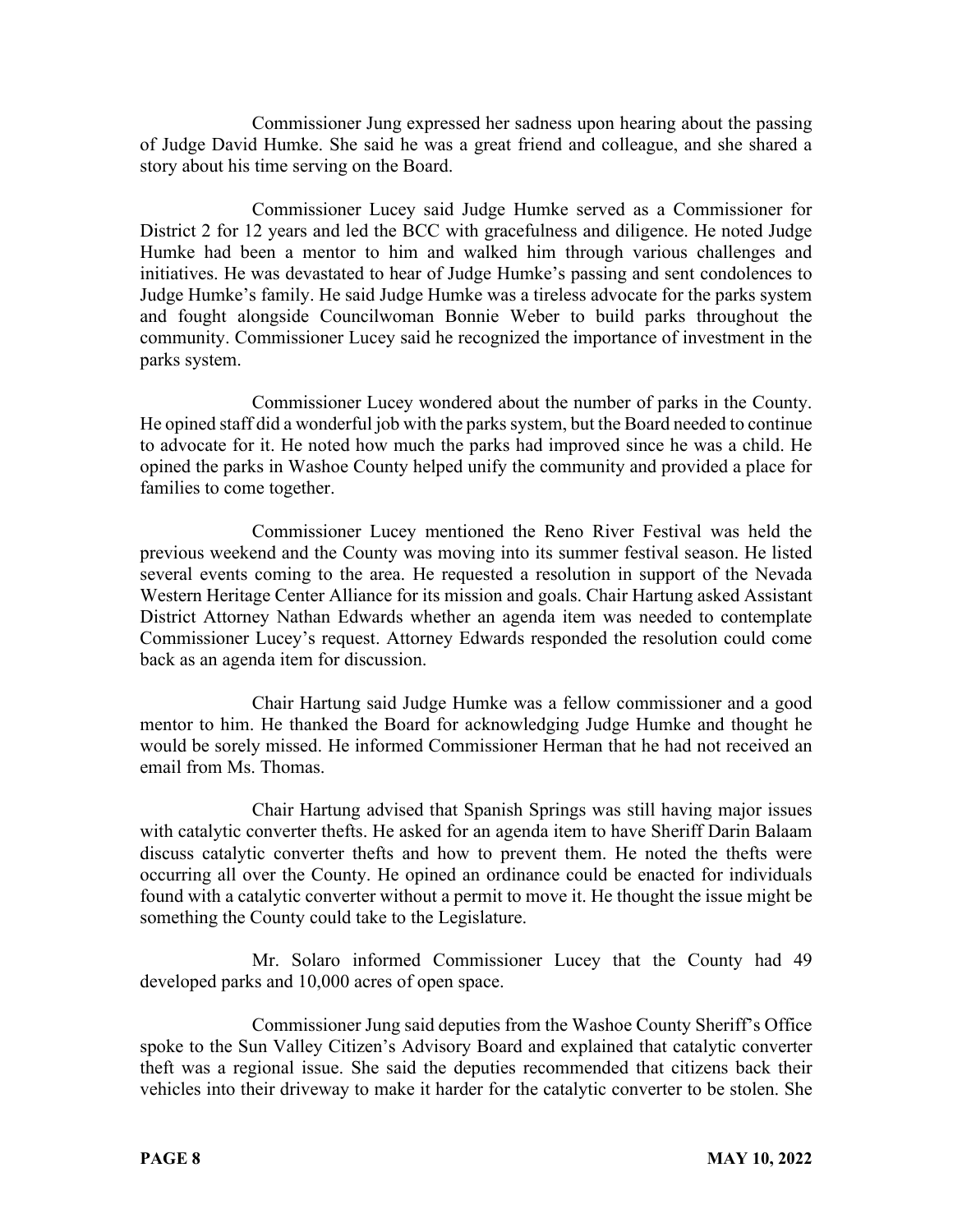opined Sheriff Balaam could clarify that information when he appeared before the Board next.

Commissioner Lucey requested the Board, through the Regional Transportation Commission, address the needs of Golden Valley Road into West 7th Street. He mentioned Quartz Lane had constant problems with recreational vehicles being abandoned. He thought the Sun Valley General Improvement District had done a good job maintaining the community, but it was the responsibility of the County to support the roads around West 7th Street into Golden Valley Road. He opined the roads were heavily traveled and did not get the attention needed.

Chair Hartung said the Truckee Meadows Water Authority held its Smart About Water event the previous Saturday at the Lazy 5 Regional Park and it was wellattended. He mentioned Senior Hydrologist Bill Hauck would give a presentation to the Board in the future. He noted the last time he checked, there were no used drought reserves for the current year. He believed the County had saved 61,551-acre-feet in upstream storage because of the Truckee River Operating Agreement. He opined that storage was extremely important for the region to ensure there was a consistent water supply.

# **CONSENT AGENDA ITEMS** – **6A1 THROUGH 6E1**

- **22-0333 6A1** Recommendation to approve a Lease Agreement between Washoe County and Polygrarian Institute dba Reno Food Systems, a Nevada  $501(c)(3)$  nonprofit organization, for continued use of a five-acre parcel at Betsy Caughlin Donnelly Park (3295 Mayberry Drive, Reno, Nevada/Assessor's Parcel Number 009-742-01) for a 5-year term, with one renewal term of five (5) years, commencing on May 15, 2022, as authorized under Nevada Revised Statute 244.284. Community Services. (Commission District 1.)
- **22-0334 6A2** Recommendation to approve Amendment No. 2 to Golf Management License and Services - Wildcreek Golf Course between Washoe County and MAZZ Golf Management to amend the term effective June 23, 2020 through December 31, 2022, retroactive to January 1, 2022. Amendment No. 2 extends the current license and services agreement for MAZZ to operate the golf course while the transfer of the golf course from Washoe County to Northern Nevada Youth Golf Foundation, d/b/a (doing business as) First Tee of Northern Nevada if finalized. Community Services. (Commission District 3.)
- **22-0335 6A3** Recommendation to grant a Slope and Landscape Easement totaling  $\pm 13,017$  square feet and a Temporary Construction Easement totaling ±78,439 square feet, pursuant to Nevada Revised Statute 244.137, to Toll North Reno, Limited Liability Company, on Assessor's Parcel Number 083-024-06, commonly known as Lazy 5 Regional Park, for the purposes of constructing and maintaining a 3:1 landscaped slope to support the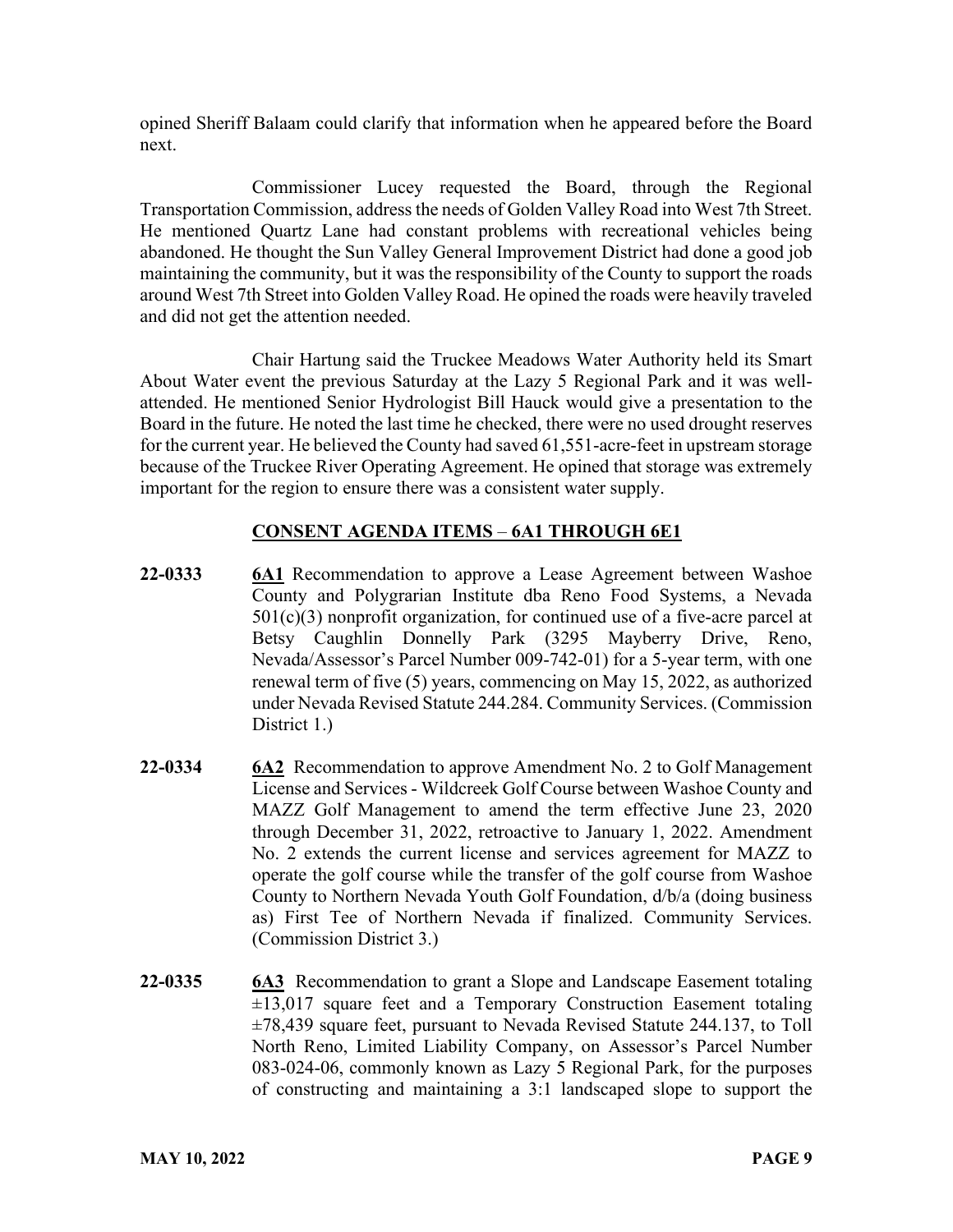neighboring Stonebrook West housing development, as well as associated mitigation in the form of trail construction. Community Services. (Commission District 4.)

- **22-0336 6B1** Recommendation to acknowledge receipt of the Interim Financial Report for Washoe County Governmental Funds for the Nine Months Ended March 31, 2022. The Interim Financial Report reflects that Total Governmental Fund Balances increased \$116 million year to date and increased \$115 million when compared to last year this time. Total Governmental Revenues are up \$72 million over the prior year and Total Governmental Expenditures increased \$60 million over the prior year. - Unaudited. Comptroller. (All Commission Districts.)
- **22-0337 6C1** Recommendation to approve Commission District Special Fund disbursement, pursuant to NRS 244.1505, in the amount of [\$10,000.00] for Fiscal Year 2021-2022; District 3 Commissioner Kitty Jung recommends a [\$10,000.00] grant to Washoe County Community Services Department, Regional Parks and Open Space -- a government entity -- for the purpose of supporting the professional production of a 20-minute mini-documentary video highlighting Rancho San Rafael's 40-year history; and for the purpose of commissioning a local artist to create a pollinator themed sculpture for "The Hive" area in the center of the garden at Rancho San Rafael Park; approve Resolutions necessary for same; and direct the Comptroller's Office to make the necessary net zero cross fund and/or cross function budget appropriation transfers. Manager's Office. (Commission District 3.)
- **22-0338 6C2** Recommendation to approve an Agreement for Professional Services between Washoe County and Washoe Legal Services to operate a Housing Stability Self-Help Desk at the Reno Justice Court with term of agreement from May 11, 2022 to September 30, 2022 and professional services and associated costs billable on a monthly basis [not to exceed \$135,175.00 of Emergency Rental Assistance allocation from the U.S. Department of the Treasury]; authorize the Purchasing and Contracts Manager to execute the agreement. Manager's Office (All Commission Districts.)
- **22-0339** 6D1 Recommendation to: (1) appoint Thuy Tran [District 2] to the Washoe County Senior Services Advisory Board for the remainder of the term ending March 31, 2023; (2) appoint Mavis Kay Bonzer [District 1] for remainder of the term ending October 31, 2024; (3) appoint Konandaraman Venkataraman [District 2] for the remainder of the term ending February 28, 2023; and (4) appoint Jane Baudelair [District 4] for the remainder of the term ending October 31, 2024. Applicants include: Thuy Tran, Mavis Kay Bonzer, Konandaraman Venkataraman, and Jane Baudelair. Human Services Agency. (All Commission Districts.)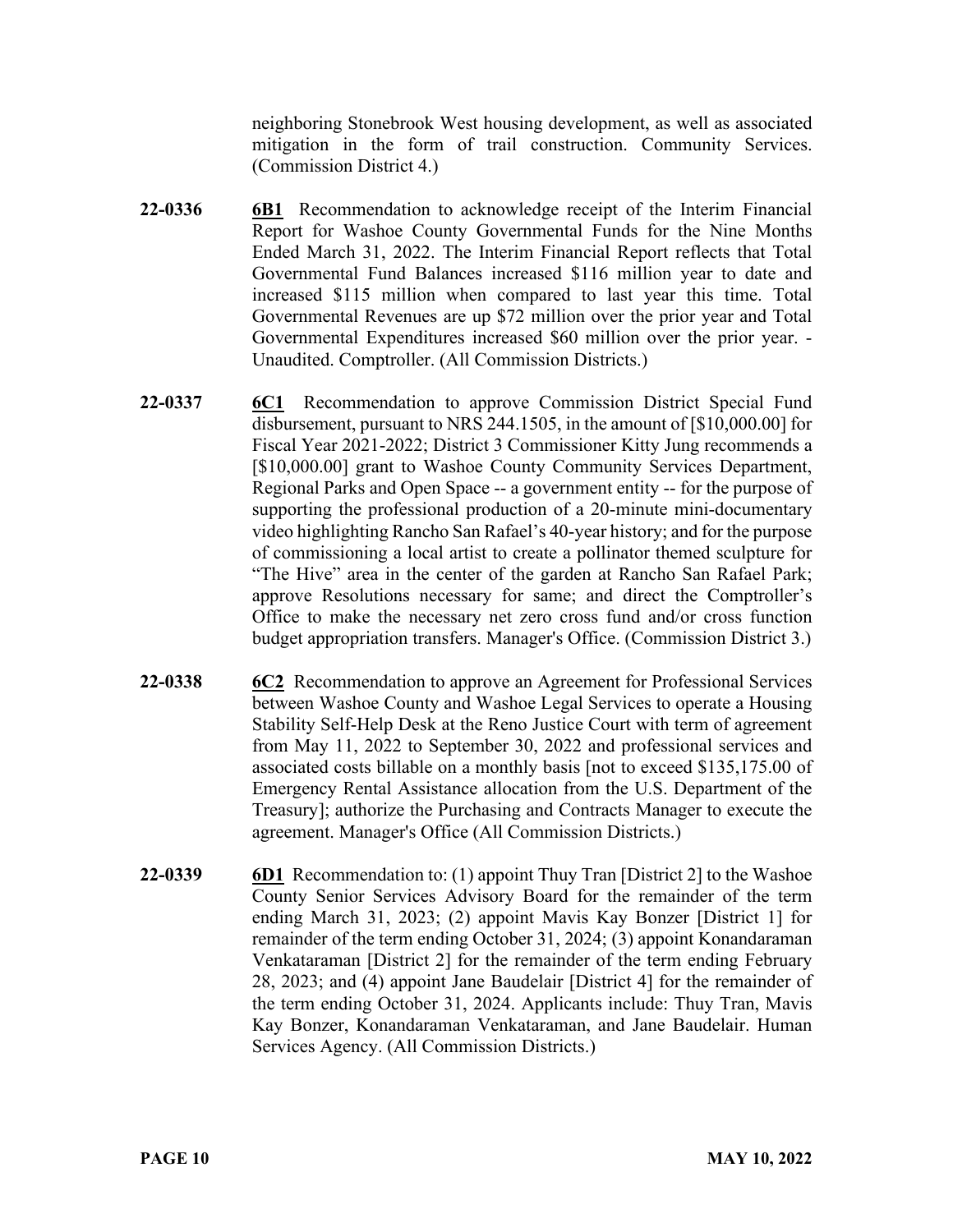**22-0340 6E1** Recommendation to accept Treasurer's status report for the period ending April 30, 2022, of payment of refunds and interest since last update in the amount of \$1,984,479.45 on certain property tax overpayments for residential properties at Incline Village/Crystal Bay, in compliance with the October 21, 2019 Order issued by the District Court in Village League to Save Incline Assets, Inc., et.al. vs. State of Nevada, et.al., Case No. CV03- 06922, as modified and clarified by the settlement agreement regarding the processing of refunds. Treasurer. (All Commission Districts.)

Commissioner Lucey acknowledged Commissioner Jung's discretionary fund donation in Agenda Item 6C1. He opined the parks system was utilized by many citizens and Commissioner Jung had been an advocate for the Open Space and Regional Parks Commission.

There was no response to the call for public comment on the Consent Agenda Items listed above.

On motion by Commissioner Jung, seconded by Commissioner Lucey, which motion duly carried on a 4-0 vote with Vice Chair Hill absent, it was ordered that Consent Agenda Items 6A1 through 6E1 be approved. Any and all Resolutions or Interlocal Agreements pertinent to Consent Agenda Items 6A1 through 6E1 are attached hereto and made a part of the minutes thereof.

### **BLOCK VOTE – 7 THROUGH 15**

- **11:32 a.m**. Assistant District Attorney Nathan Edwards left the meeting.
- **\*11:36 a.m**. Vice Chair Hill arrived.
- **22-0341 AGENDA ITEM 7** Recommendation to approve amended allocations of American Rescue Plan Act (ARPA) funds through the Coronavirus State Fiscal Recovery Fund and Coronavirus Local Fiscal Recovery Fund (SLFRF) for the following projects: 1. Safe Camp Capital project in a total amount of \$4,693,132 (an increase of \$193,132 over the \$4,500,000 allocated and approved by the Board on July 20, 2021) 2. Our Place Enhancements project in a total amount of \$926,477 (an increase of \$476,477 over the \$450,000 allocated and approved by the Board on December 14, 2021), and 3. Our Place Community Garden Fencing project in a total amount of \$164,377 (an increase of \$34,377 over the \$130,000 allocated and approved by the Board on December 14, 2021), and direct the Comptroller's Office to make necessary net zero cross-fund and/or crossfunctional budget appropriation transfers. Manager's Office. (All Commission Districts.)

There was no response to the call for public comment.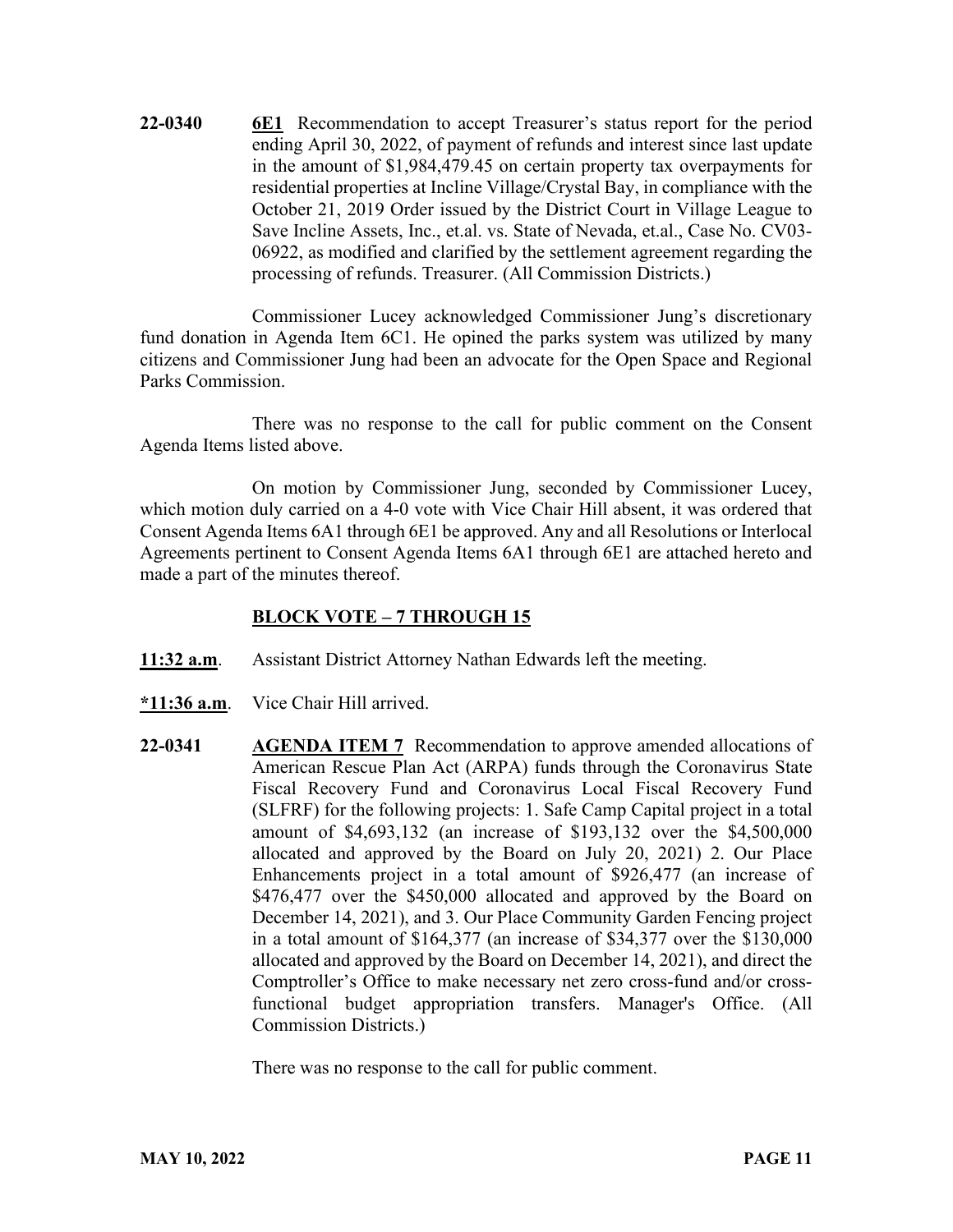Commissioner Herman noted her initial alarm at seeing the number of funds in Agenda Item 7, and she thanked Assistant County Manager Dave Solaro for explaining the distribution of the ARPA funds. Chair Hartung said he requested an explanation during the meeting because the amounts had also concerned him.

On motion by Commissioner Lucey, seconded by Commissioner Jung, which motion duly carried on a 5-0 vote, it was ordered that Agenda Item 7 be approved and directed. The Interlocal Contract for same is attached hereto and made a part of the minutes thereof.

**22-0342 AGENDA ITEM 8** Recommendation to approve a Professional Consulting Services Agreement between Farr West Engineering and Washoe County for the Safe Camp Facility to provide Project Engineering Services including Design, Bidding and Permitting, Construction Surveying, Construction Observation, Materials Testing Subconsultants and Value Engineering Services [in the amount of \$193,132.00] commencing on May 10, 2022. Community Services. (All Commission Districts.)

There was no response to the call for public comment.

On motion by Commissioner Lucey, seconded by Commissioner Jung, which motion duly carried on a 5-0 vote, it was ordered that Agenda Item 8 be approved.

**22-0343 AGENDA ITEM 9** Recommendation to award a bid and approve the Agreement to the lowest responsive, responsible bidder for the Our Place - Site Improvements Project [staff recommends Sullivan Structures, LLC., in the amount of \$541,487.00]. This project will design and construct landscaping and repair existing exterior finishes to the existing buildings at the Our Place Campus located at located at 605 S 21st St, Sparks, NV 89431. Community Services. (All Commission Districts.)

There was no response to the call for public comment.

On motion by Commissioner Lucey, seconded by Commissioner Jung, which motion duly carried on a 5-0 vote, it was ordered that Agenda Item 9 be awarded and approved.

**22-0344 AGENDA ITEM 10** Recommendation to award a bid and approve the Agreement to the lowest responsive, responsible bidder for the Our Place Site Improvements - Fencing Project [staff recommends Sullivan Structures, LLC., in the amount of \$548,817.00] for construction of perimeter security fencing around the leased area of the Our Place Campus located at 605 S 21st St, Sparks, NV 89431, with additional fencing around the Community Garden Areas. Community Services. (All Commission Districts.)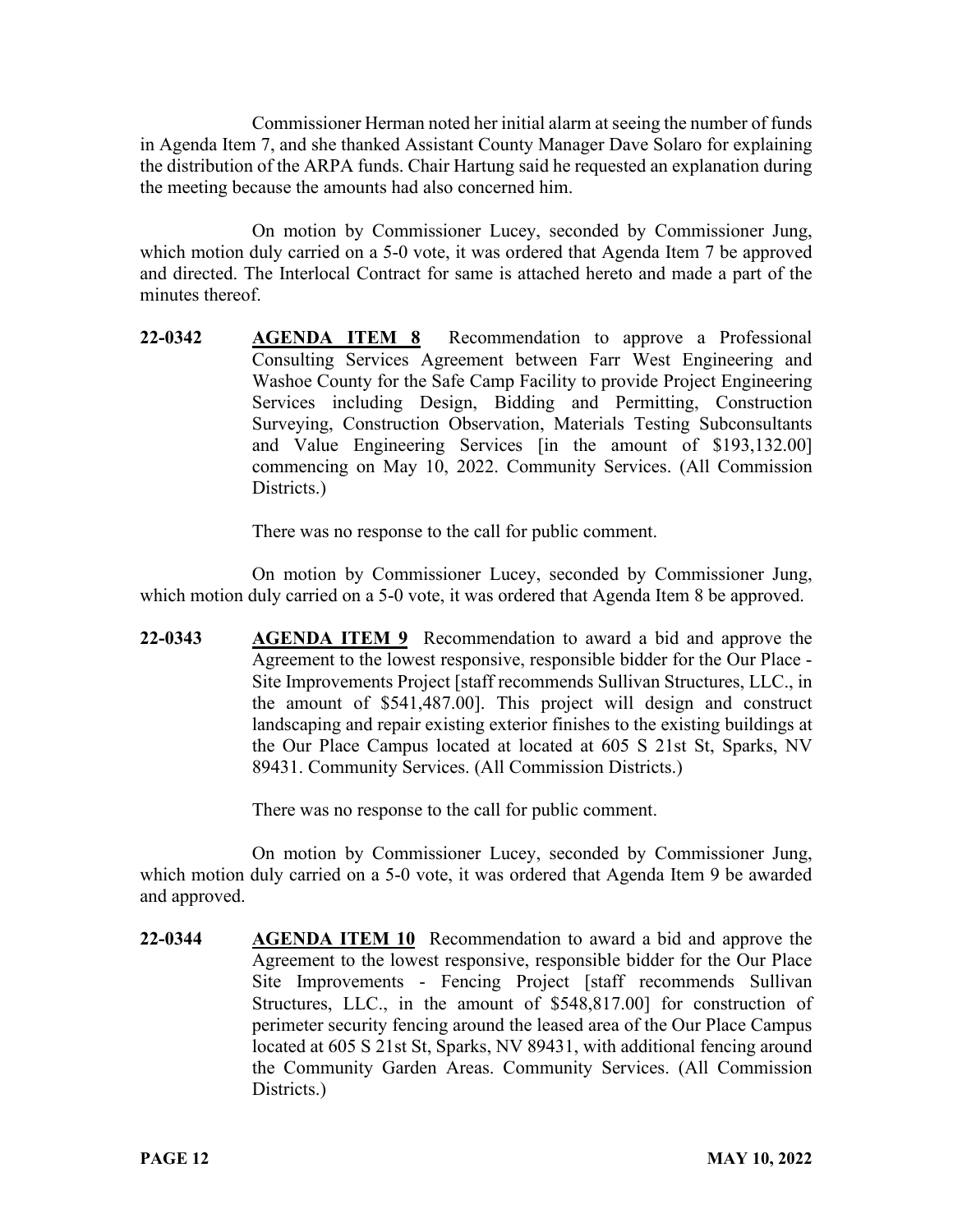There was no response to the call for public comment.

On motion by Commissioner Lucey, seconded by Commissioner Jung, which motion duly carried on a 5-0 vote, it was ordered that Agenda Item 10 be awarded and approved.

**22-0345 AGENDA ITEM 11** Recommendation to approve a Professional Consulting Services Agreement between Washoe County and Van Woert Bigotti Architects for the Nevada Cares Campus Improvements Phase 2, 3 and 4 design development to include architecture and interior design, civil engineering, mechanical engineering, electrical engineering, structural engineering and kitchen design, construction documents, conditional use permit support, permitting support, bidding support and construction administration [in the amount of \$4,203,439.00] and commencing on May 10, 2022. Community Services. (All Commission Districts.)

There was no response to the call for public comment.

On motion by Commissioner Lucey, seconded by Commissioner Jung, which motion duly carried on a 5-0 vote, it was ordered that Agenda Item 11 be approved.

**22-0346 AGENDA ITEM 12** Recommendation to authorize Clark/Sullivan Constructors, Inc., doing business as, Clark Sullivan Construction as the Construction Manager-At-Risk (CMAR) and approve Guaranteed Maximum Price (GMP) Agreement 1 for Phase 2 to construct restroom, shower & laundry facilities, concrete floor sealing in the sprung structure and provide and install personal living cubicles for the NV Cares Improvement Project, located at 1800 Threlkel Street [in the amount of \$12,148,912.00] and commencing on May 10, 2022. Community Services. (All Commission Districts.)

There was no response to the call for public comment.

On motion by Commissioner Lucey, seconded by Commissioner Jung, which motion duly carried on a 5-0 vote, it was ordered that Agenda Item 12 be authorized and approved.

**22-0347 AGENDA ITEM 13** Recommendation to award Bid No. 3175-22 for Water and Wastewater Treatment Chemicals, on behalf of the Community Services Department Utility Services Division and on a requirements basis to Olin Chlor Alkali Products, [in the estimated annual amount of \$382,250.00] and to Thatcher Company of Nevada, Inc., [in the estimated annual amount of \$21,600.00]; and authorize the Purchasing and Contracts Manager to execute the necessary purchase orders over the award period commencing July 1, 2022 through June 30, 2023, with the provision for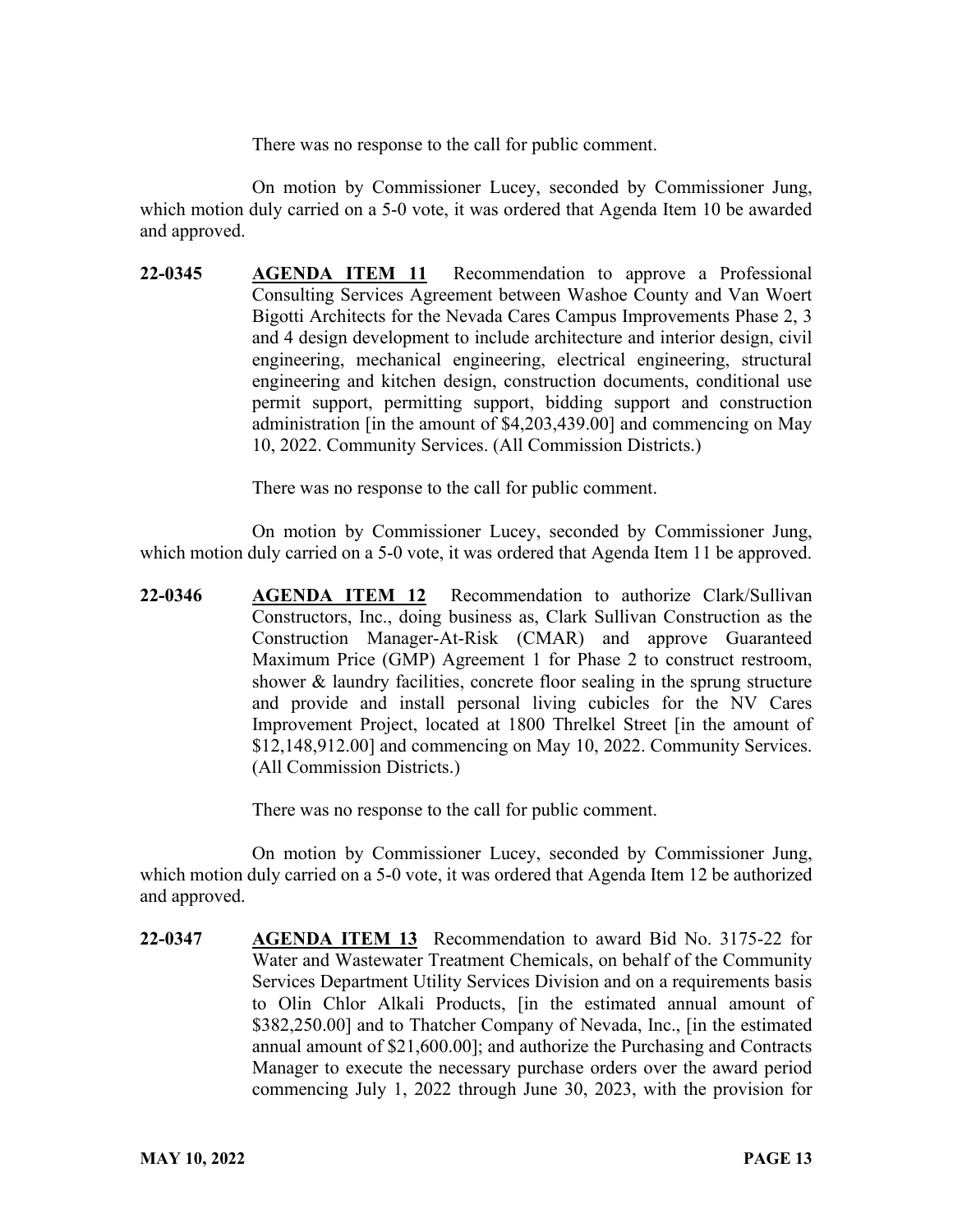two, one year extensions at the County's option. Community Services. (Commission District 2.)

There was no response to the call for public comment.

On motion by Commissioner Lucey, seconded by Commissioner Jung, which motion duly carried on a 5-0 vote, it was ordered that Agenda Item 13 be awarded and authorized.

**22-0348 AGENDA ITEM 14** Recommendation to authorize MWH Constructors and KG Walters Construction (MWH&KGW), a joint venture, as the Construction-Manager-At-Risk (CMAR) and approve a Guaranteed Maximum Price Agreement (GMP) 3C for the Early Equipment Procurement Package associated with the South Truckee Meadows Water Reclamation Facility 2020 Expansion Project, in the amount of [\$9,792,598.00]. Community Services. (Commission District 2.)

There was no response to the call for public comment.

On motion by Commissioner Lucey, seconded by Commissioner Jung, which motion duly carried on a 5-0 vote, it was ordered that Agenda Item 14 be authorized and approved.

**22-0349 AGENDA ITEM 15** Recommendation to approve a one-year extension to the original Request for Proposal (RFP) No. 3086-19 for Medical Services-Washoe County Personnel, ARC Health and Wellness Centers, in the estimated annual amount of [\$294,321], on behalf of the Sheriff's Office, and authorize the Purchasing and Contracts Manager to execute a one-year extension, July 1, 2022, through June 30, 2023, at the discretion of the County. Sheriff. (All Commission Districts.)

There was no response to the call for public comment.

On motion by Commissioner Lucey, seconded by Commissioner Jung, which motion duly carried on a 5-0 vote, it was ordered that Agenda Item 15 be approved and authorized.

**22-0350 AGENDA ITEM 16** Introduction and first reading of Washoe County Code Chapter 95, governing parks and recreation; repealing the entire existing Chapter 95, and enacting a new ordinance that revises and replaces Chapter 95 provisions governing parks and open space, including but not limited to the Definitions applicable to the chapter, Open Space and Regional Parks Commission, Powers and Duties of the Director, Enforcement of the chapter, use of vehicles and non-motorized vehicles, domestic animals, and visitor conduct. The proposed ordinance amends provisions regarding the Open Space and Regional Parks Commission to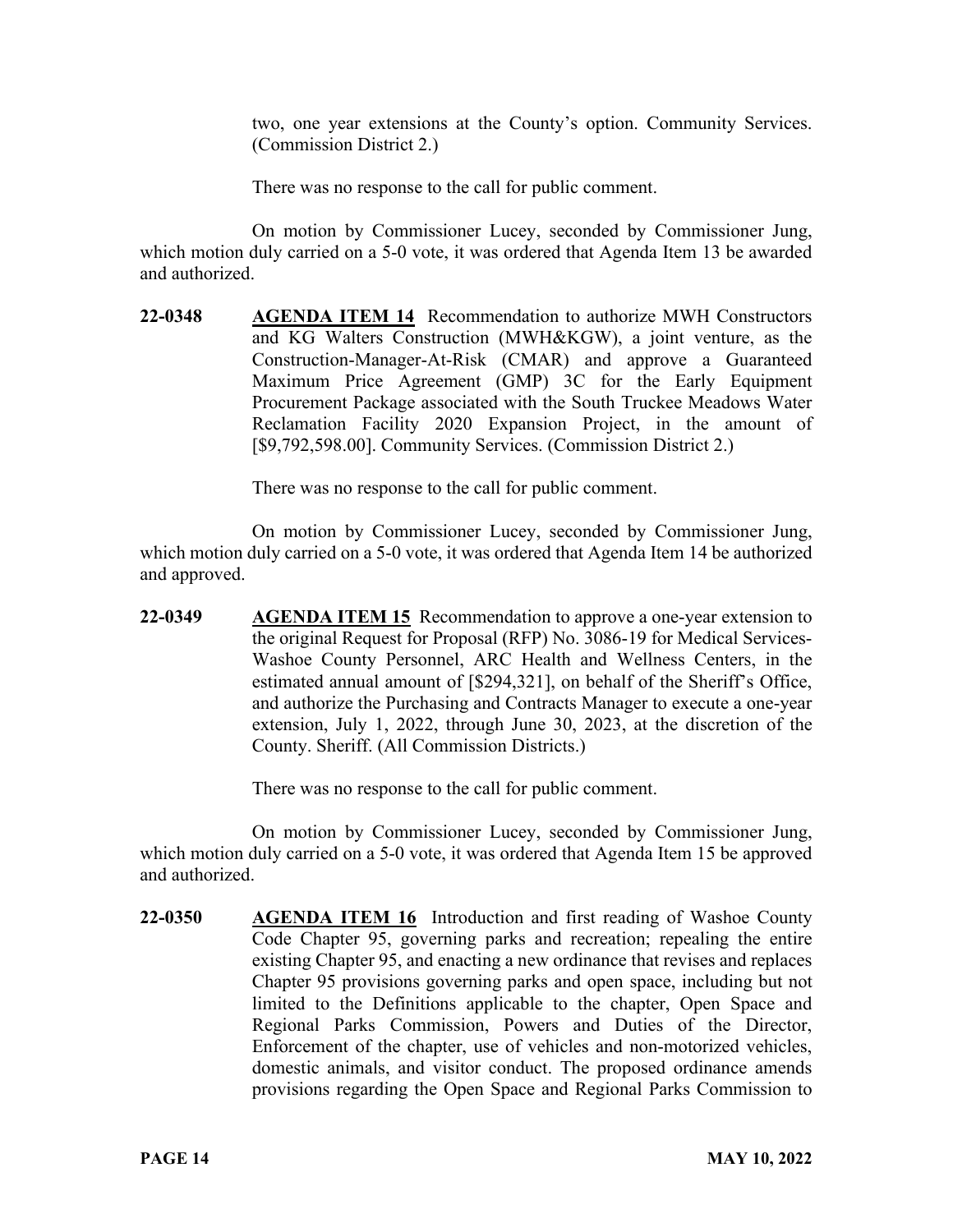reflect applicable Nevada law; gives the Director power to designate employees as enforcement officials, appoint personnel authorized to collect fees, and approve special activity permits in certain circumstances; grants the Regional Parks and Open Space Commission authority to approve and establish a schedule of proposed fees for park facilities, recreation programs and special events and activities; establishes a requirement for a group use permit for activities involving more than 25 persons; expands provisions regarding concession/commercial operations in county parks, establishing a requirement for a permit; establishes a permit requirement for commercial/professional filming and photography to incorporate the previously enacted policy exempting small scale photography and filming from the permit requirement; allows use of unmanned aerial apparatuses (drones) if nondisturbing and nonthreatening, and allows the Director to prohibit use of drones in parks or portions of county parks; enacts provisions regarding use of operator-propelled vehicles including bicycles and electric bicycles in parks, granting the Director discretion to prohibit such use and requiring operators to restrict speed and safely operate the vehicle; expands the Director's ability to prohibit smoking, fires, or any open flames based on fire risk and weather conditions; prohibits pyrotechnics and liquid or solid fuel model rockets in county parks; generally prohibits smoking and vaping in parks, but allows the Director to designate specific smoking areas; clarifies provisions regarding camping, including granting the Director authority to limit or prohibit certain recreational vehicles based on conditions and characteristics of individual campsites; requires appropriate food storage on campsites; clarifies that persons lawfully camping may gather downed deadwood for lawful campfires; and establishes provisions regarding enforcement including that it is unlawful to violate a provision of the chapter, allows for an enforcement official to exclude a person violating the chapter from county parks with appropriate notice, grants citation power to enforcement officials, establishes criminal and civil penalties with appropriate notice. And, if introduced, set the public hearing and second reading of the ordinance for May 24, 2022. Community Services. (All Commission Districts.)

Janis Galassini, County Clerk, read the title for Bill No. 1877.

### **11:40 a.m.** Assistant District Attorney Nathan Edwards returned.

Operations Division Director Eric Crump conducted a PowerPoint presentation, a copy of which was placed on file with the Clerk, and reviewed slides with the following titles: An Ordinance; Background; and Summary of changes. Parks Operations Superintendent Colleen Wallace-Barnum conducted a PowerPoint presentation, a copy of which was placed on file with the Clerk, and reviewed slides with the following titles: Summary of Changes (3 slides); The three classes; Summary of changes; and Staff Recommendation. Ms. Colleen Wallace-Barnum noted the reduction of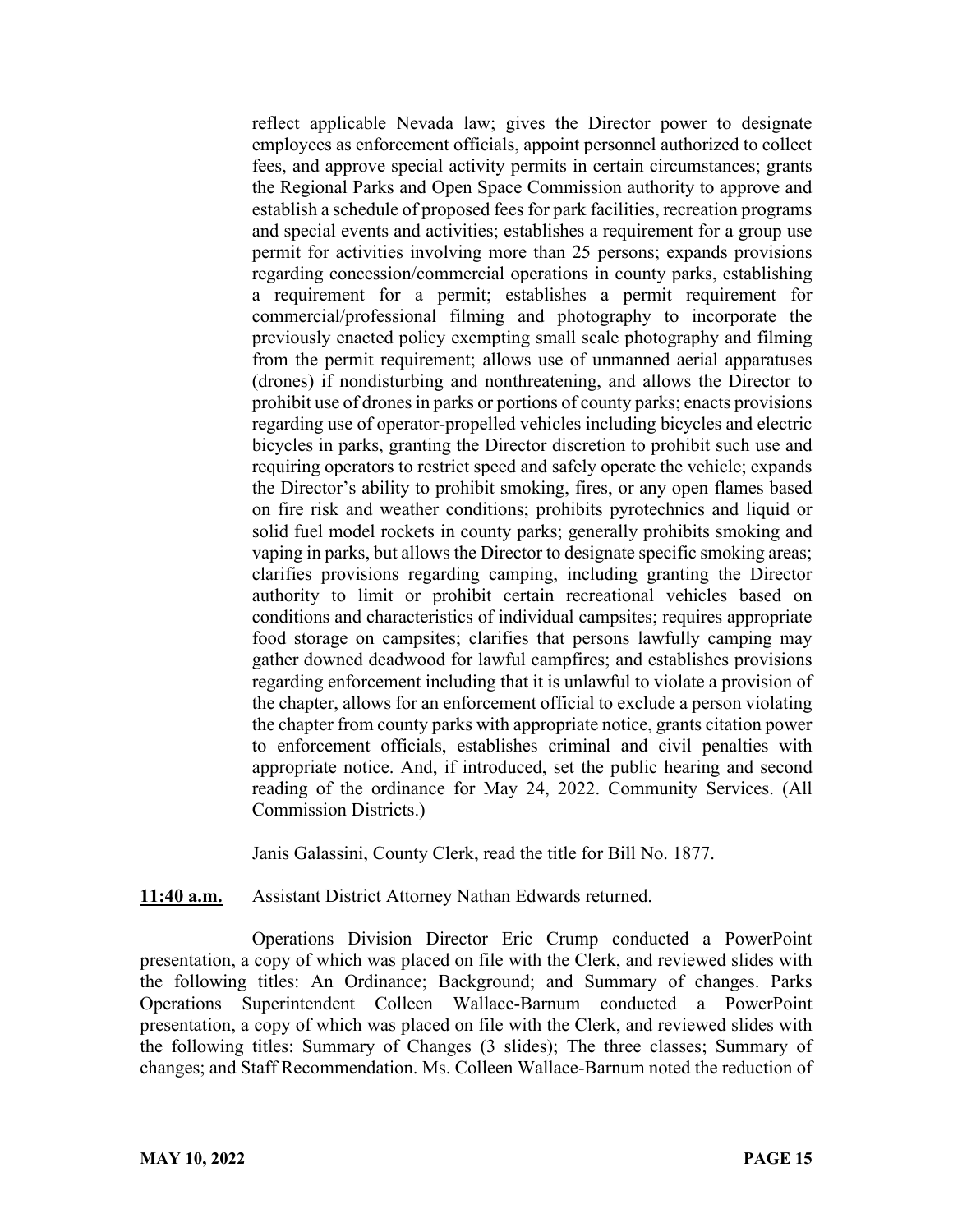required meetings was consistent with other park commissions in the region and would allow for some of the approvals to stay at the park commission level.

Chair Hartung asked whether a person could ride a non-electric, regular bicycle more than 20 miles per hour. Ms. Wallace-Barnum replied yes and explained that electric bicycles had governors that kept their speed at 20 miles per hour.

Commissioner Lucey opined it was important to allow additional enforcement due to the growing population within the parks and the significant amount of open space that backed up to communities. There was a definite need for the rangers to have the ability to enforce rules and policy. If someone were to get injured within those open spaces the liability would fall on the County, he explained. He noted electric bicycles going down a trail could be just as dangerous to pedestrians as a motorcycle going down a trail. He wanted the public to be aware that this update to the Code was not intended to limit the use of equipment, but to make citizens who were using equipment more cognizant on single-track trails.

Vice Chair Hill opined the changes were great improvements to the existing park ordinances. She noted the challenges Incline Village had with electric bicycles on trails, and she thanked staff for working with her to find the best ways to regulate electric bicycles. She was excited for the ordinance to pass so staff could begin researching which trails electric bicycles were appropriate for.

Chair Hartung said there was difficulty determining which bicycles were motorized and asked how staff would make that determination. Ms. Wallace-Barnum said staff would make their best determination based on their knowledge of the different classes of bicycles. She acknowledged bicycle trends changed quickly so staff would need to keep a close watch on changes.

Chair Hartung asked whether the same rules and regulations would be applied to mountain bicycles on trails and walkways. Mr. Crump replied that was a question staff had struggled with, and he noted Washoe County Code Chapter 95 currently called for responsible use of regular and electric bicycles on any trail. He said that regulation was mirrored in the recommended new Washoe County Code Chapter 95. He opined most people were cognizant of the class of bicycle they had and said the ordinance would rely heavily on individuals following the rules. He explained the updates recognized that electric bicycles were a new use and had rights to certain trail systems. He noted many trails in the County led into city, State, and federal land, and as a result, the County struggled to stay consistent with the regulations of other entities.

There was no response to the call for public comment.

Bill No. 1877 was introduced by Commissioner Lucey, and legal notice for final action of adoption was directed.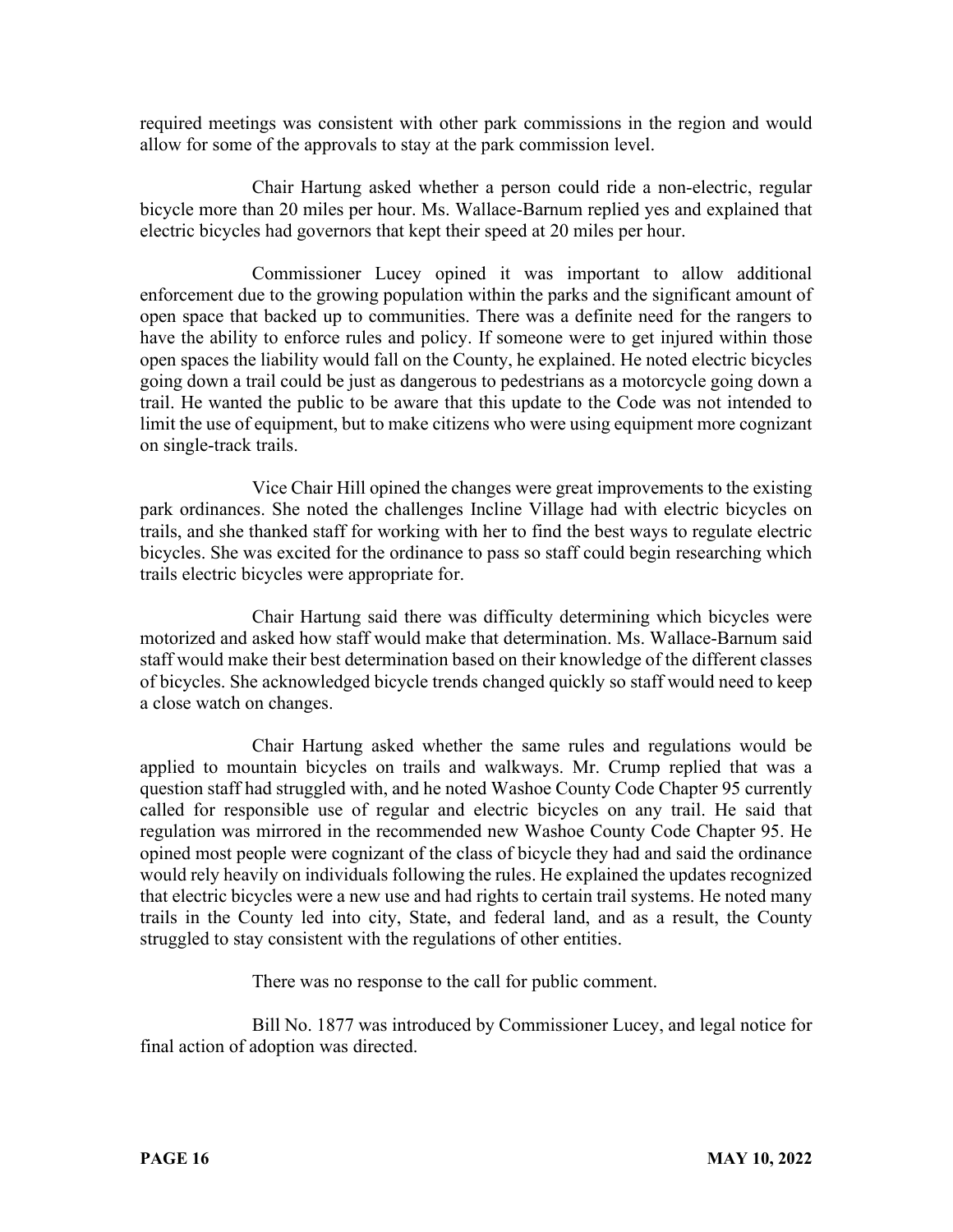**22-0351 AGENDA ITEM 17** Discussion and possible action by the Board of County Commissioners under section 7.2 Reconsideration, of the Board of County Commissioners Rules of Procedures, as requested by Commissioner Herman at the April 19, 2022, Board of County Commission meeting to reconsider the Board vote on April 12, 2022 for Master Plan Amendment Case Number WMPA21-0008 & Regulatory Zone Amendment Case Number WRZA21-0005 (Highland Village Phase II). This item pertains to item 18 in this same agenda. Manager's Office. (Commission District 5.)

Assistant County Manager Dave Solaro noted Agenda Item 18 was a companion item to Agenda Item 17 and it would be heard if the Board voted to reconsider Agenda Item 17. He informed that the community had been properly notified of the item being heard. Chair Hartung asked Assistant District Attorney Nathan Edwards to explain the process for the reconsideration. Attorney Edwards said Rule 7.2 was adopted by the Board to deal with situations where a member of the Board thought an item should be reconsidered. It had been requested by Commissioner Herman at the previous meeting that this matter be brought back to the Board for reconsideration. If the Board voted not to reconsider the item, Agenda Item 18 would not be heard. If the Board voted to reconsider the matter under Agenda Item 17, then the Board would move into Agenda Item 18 and rehear the master plan and zoning amendments.

On the call for public comment, Mr. Ken Krater stated he was available for any questions the Board had.

Commissioner Herman said she asked for a reconsideration of the Board's April 12, 2022, vote regarding Master Plan Amendment Case Number WMPA21-0008 and Regulatory Zone Amendment Case Number WRZA21-0005. She asked for the reconsideration under Section 7.2 of the Board of County Commissioners' Rules and Procedures. Vice Chair Hill said she would like to hear from the developer for the project.

Mr. Ken Krater said he understood the Board's desire for a density cap. After meeting with County staff regarding the matter, he realized zoning was a better tool than a development agreement to cap the density on the property. He proposed the addition of medium-density suburban along with high-density suburban zoning. He opined zoning would cap the density in a better manner than a development agreement. He said approximately 10 acres would be high-density suburban and 4.7 acres would be mediumdensity suburban. This, he explained, would cap the maximum density of the project at 4.57 dwelling units per acre, which was under the 5 volumes per acre the Board had discussed previously. He opined zoning was stronger than a development agreement and was a better way to achieve the density cap goal. He noted if the Board voted to reconsider the matter, he would provide a presentation during Agenda Item 18.

Vice Chair Hill was open to discussing the matter but wanted to ensure the community was part of the discussion. She wondered how the public process occurred if the Board reconsidered the matter, and she asked whether the matter would go back to the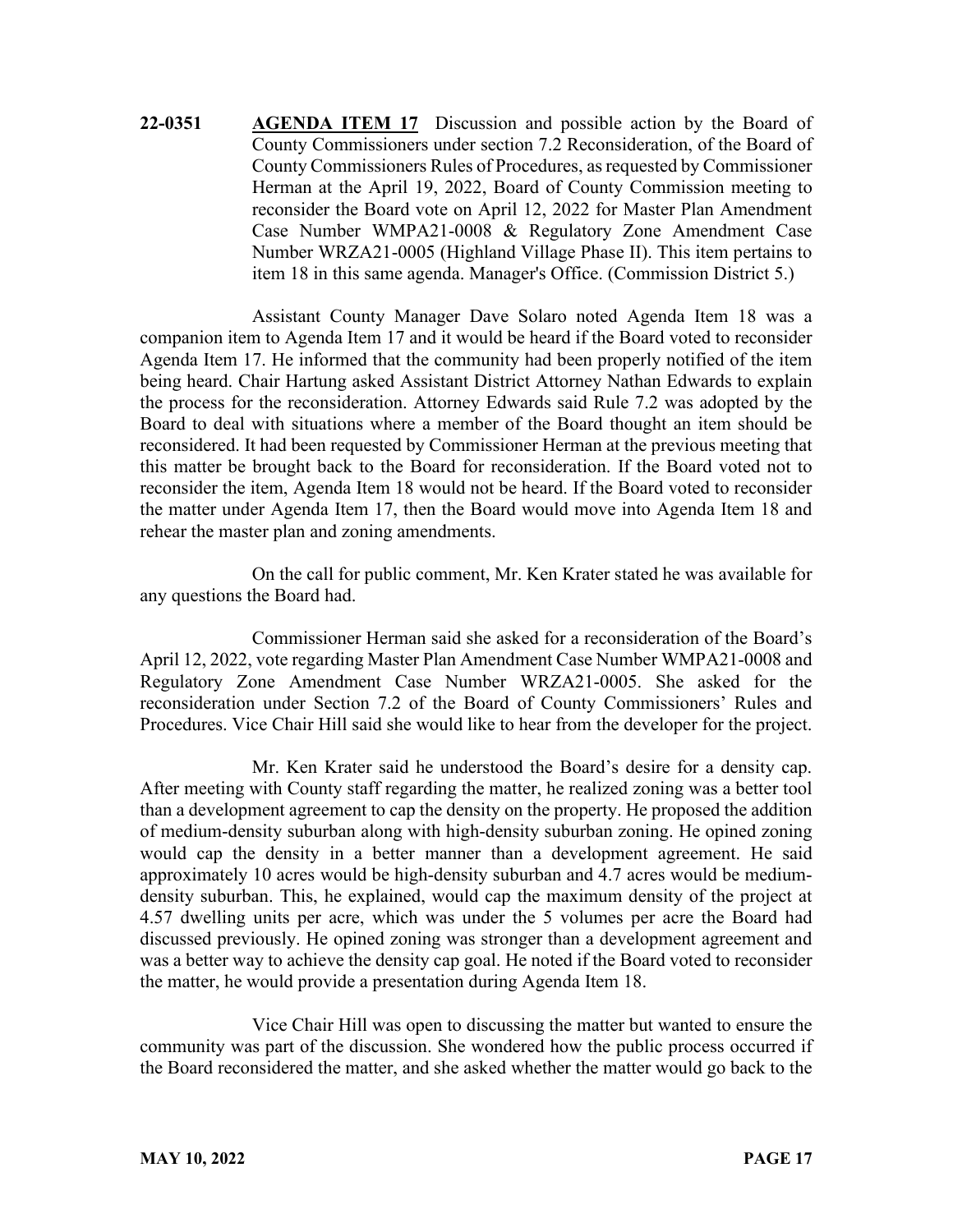Planning Commission. Chair Hartung asked Mr. Solaro to explain the process of a reconsideration versus a development agreement.

Mr. Solaro reminded the item previously went through the public process and the Planning Commission had approved the regulatory zone change and the master plan amendment to a higher density. When the item came before the Board of County Commissioners (BCC), the BCC recalled there had been a development agreement on the property across the street from the project that was capped at five units per acre. Due to this, the Board directed staff to work with the applicant to create a development agreement to limit the densities on the property in a way that was similar to what had been done on the property across the street from the project.

Mr. Solaro explained if the Board moved to reconsider the item, Agenda Item 18 would be opened and the Board would decide to either accept the report of the Planning Commission, deny it, or modify the report. If the Board chose to modify the decision of the Planning Commission, the item would go back to the Planning Commission for another review and report. After that, the item would go to the BCC and then to Regional Planning. He noted if the Board approved the requested action, it would lessen the density that had already been approved through the public process.

Vice Chair Hill reaffirmed her second on the motion to reconsider the vote. Chair Hartung noted the BCC had denied the high-density because it traveled with the land. He said developmental agreements were historically time-sensitive and did not accompany the land itself. Assistant District Attorney Nathan Edwards replied that Chair Hartung's statement was generally correct. Chair Hartung asked what the benefit was for staff if the Board were to reconsider the vote. Attorney Edwards said the applicants would have to go through the regular intake process again, which included filing an application and paying a fee. The application would be vetted and reviewed and would eventually move to the BCC agenda for a first reading and a possible second reading.

Chair Hartung asked Mr. Solaro about the staff time involved if the Board were to reconsider the vote. Mr. Solaro responded that the development agreement approach required more staff time and effort than the reconsideration that was before the Board that day. He noted the majority of the work regarding the process had already been completed by staff. If the Board were to request the project go through the development agreement process, staff would have to start some of that procedure over again. He said staff in the Planning Division had been inundated with development agreements and intakes on a monthly basis. He noted the Planning Division used to have an average of 5 a month, whereas the department currently received close to 20 a month.

On motion by Commissioner Herman, seconded by Vice Chair Hill, which motion failed on a 3-2 vote, it was ordered that Agenda Item 17 not be reconsidered and the Board would not move into Agenda Item 18.

**22-0352 AGENDA ITEM 19** Public Hearing and possible action to hold the first reading of an ordinance: (1) amending Ordinance No. 1000 in order to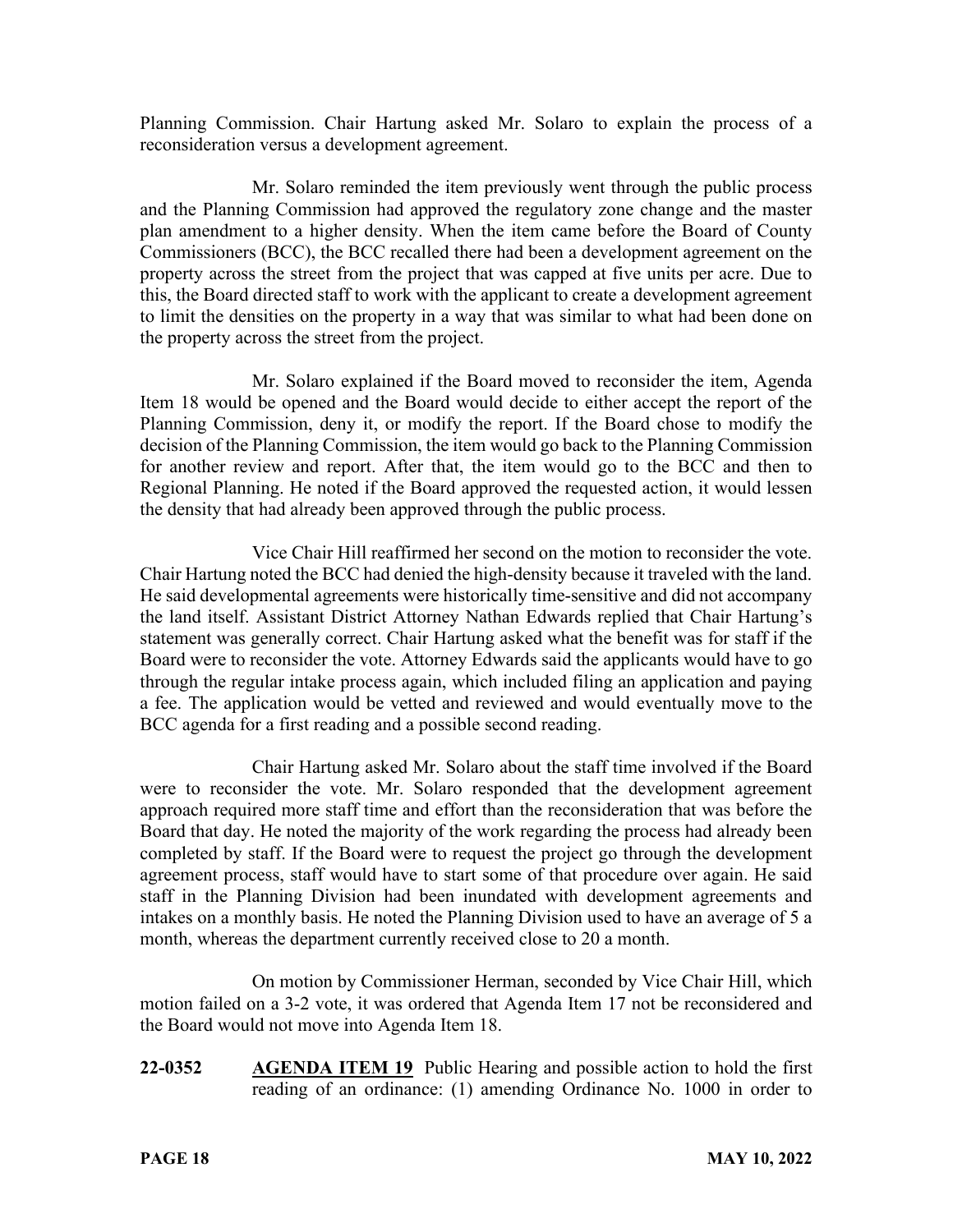change the boundaries of District No. 24 (Groundwater Remediation); (2) providing for a notice of a public hearing and other matters relating thereto; and (3) setting the public hearing for the second reading and possible adoption on June 21, 2022; AND Hold the first reading of an ordinance: (1) imposing a fee on the parcels of land in Washoe County, Nevada District No. 24 (Groundwater Remediation) to pay the costs of developing and carrying out a plan for remediation; (2) providing for a notice of a public hearing and other matters relating thereto; and (3) setting the public hearing for the second reading and possible adoption on June 21, 2022. The Central Truckee Meadows Remediation District was formed in 1997 to address the tetrachloroethene (PCE) contamination of groundwater in the central Truckee Meadows area. The District is tasked with remediating PCE contamination and annually updates both the Service Area Boundary and Contaminant Boundary based on continuous analysis and modeling efforts. Community Services. (All Commission Districts.)

County Clerk Jan Galassini read the title for Bill No. 1878.

There was no response to the call for public comment.

Bill No. 1878 was introduced by Commissioner Lucey, and legal notice for final action of adoption was directed.

County Clerk Jan Galassini read the title for Bill No. 1879.

There was no response to the call for public comment.

Bill No. 1879 was introduced by Commissioner Lucey, and legal notice for final action of adoption was directed.

Commissioner Herman asked whether the County had previously charged groundwater remediation fees and Chair Hartung responded yes. Commissioner Herman asked whether the dollar amount of the current fees was similar to previous charges.

Division Director of Engineering and Capital Projects Dwayne Smith explained the Central Truckee Meadows Remediation District Program's budget was the same each year when the contaminate boundary was updated. He said the service fee boundary was readjusted based on the budget and the number of customers. He noted the current year's variance was less than a dollar. Since the inception of the program, the County has charged a fee that allowed the County to manage, mitigate, and remediate tetrachloroethene (PCE) in groundwater.

Commissioner Herman asked how the program was progressing. Mr. Smith responded the management of PCE was done primarily through the stripping of PCE from the groundwater of municipal wells located in the contaminated plumes, which were mainly located in the downtown Reno area. The program also did spot work to remediate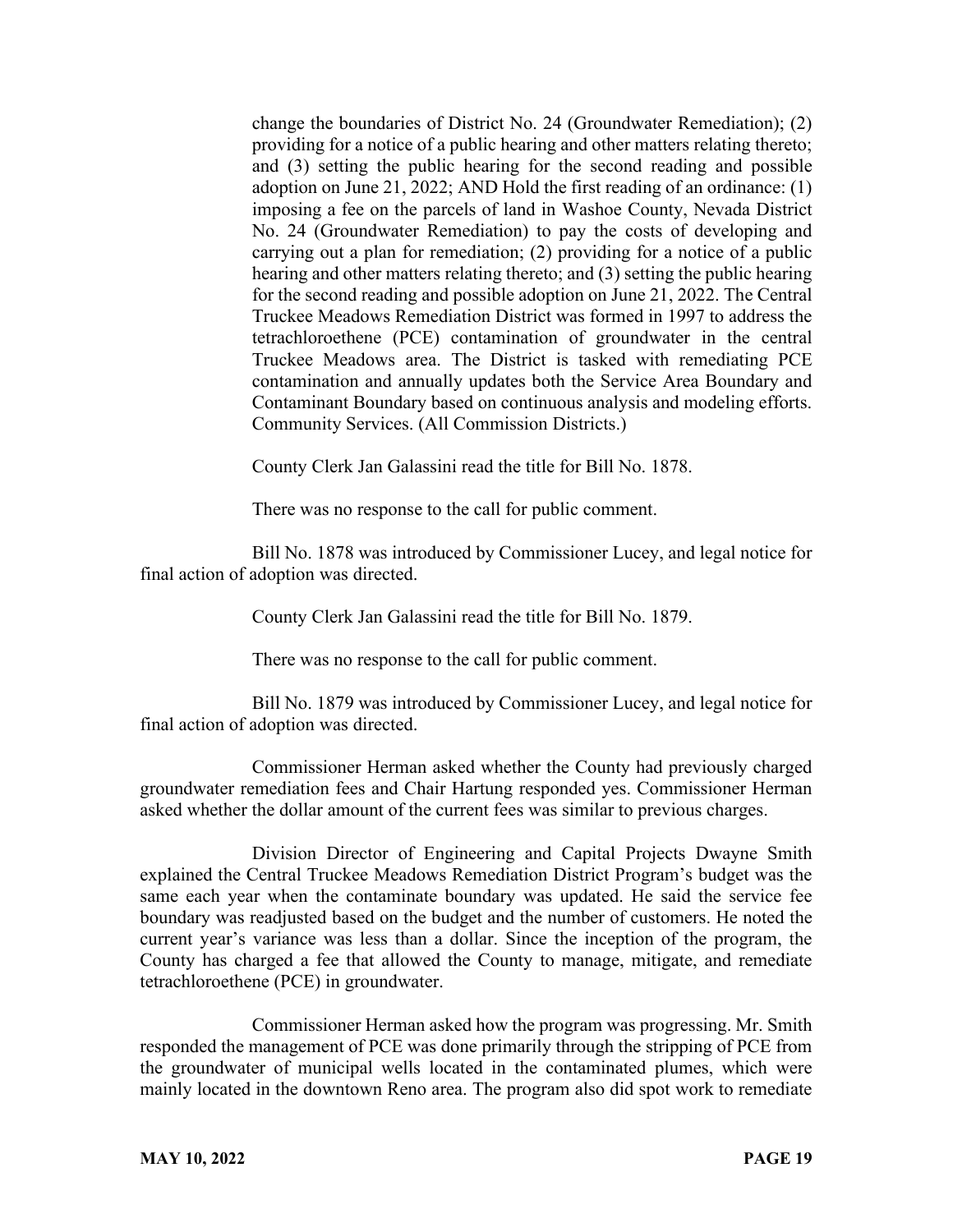PCE through other methods. Spot work, he explained, was currently being done with an individual who owned property directly over a contaminated plume. The State was a partner to the County to help direct remediation activities for the contaminated plumes.

Chair Hartung asked Commissioner Lucey to reintroduce Bill No. 1879. Chair Lucey reintroduced Bill No. 1879, and legal notice for final action of adoption was directed.

**22-0353 AGENDA ITEM 20** Public Hearing: Second reading and adoption of an ordinance amending Washoe County Code Chapter 110 (Development Code), Article 319, Short Term Rentals (STRs) by amending various sections in order to: (1) change the requirements for processing a tier 3 STR application from an administrative permit approved by the Board of Adjustment to a special use permit approved by the Planning Commission; (2) exclude overflow parking spaces in condominium or multi-family complexes in the calculation of required parking spaces; (3) require the STR property owner(s)' notarized certification to include an attestation that the subject STR property is covered by insurance that provides for a minimum of \$500,000 liability coverage per occurrence; (4) repeal the requirement to submit a certificate of insurance; (5) provide that a bear box is required in the Incline Village General Improvement District's service territory following two confirmed trash violations; (6) modify the maximum occupancy calculation from one occupant for every 200 square feet of habitable space to two (2) occupants for each legally permitted bedroom, with the remainder of the home (excluding bedrooms) calculated as one occupant for every 200 square feet of habitable space; and all matters necessarily connected therewith and pertaining thereto. Community Services. (All Commission Districts.)

The Chair opened the public hearing.

Assistant County Manager Dave Solaro read the title for Ordinance No. 1686, Bill No. 1876.

Mr. Solaro reminded a short-term rental ordinance had been adopted into the Development Code previously. At that time, the Board had been told staff would do their due diligence and collect data and make recommendations back to the Board regarding this matter. An update was given prior to the first reading of this item.

Ms. Brittany Wieke reminded the item was heard at a first reading the previous month and said she had a presentation if the Board desired to hear it.

County Clerk Jan Galassini stated an email received from Ms. Judith Miller would be placed on file.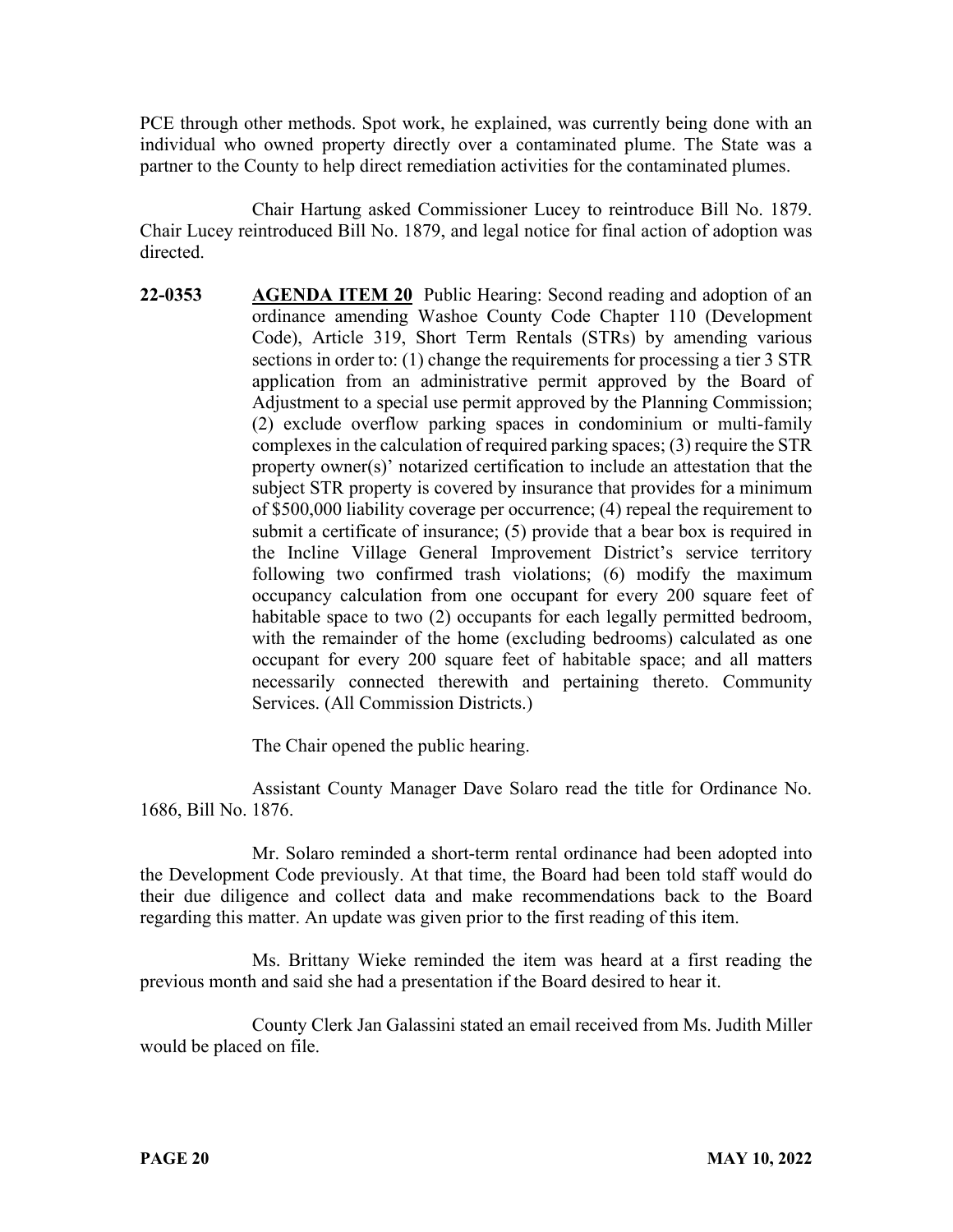Vice Chair Hill said staff had worked hard to put the program together and get people permitted. The County was in the next phase, which was ensuring people who did not have permits got permits to avoid penalties and fees. After two years of the program, staff would evaluate the progress. She noted there had been concerns about workforce and affordable housing. She asked staff to collect and research data on the type of people who were buying STRs, how they were using them, and whether those people would ever do long-term rentals. She wanted the Incline Village and Crystal Bay residents to know the County was undergoing an Affordable Housing Action Plan for the area. She opined the STR changes were necessary, and she was happy to adopt the ordinance.

Commissioner Jung said STRs had been an issue for many years prior to the pandemic and Vice Chair Hill had worked tirelessly to resolve the issue. Commissioner Jung received many calls from people with STRs and people who lived full-time in Incline Village asking for a resolution of the issue. She opined Vice Chair Hill, the Board, and staff created the gold standard regarding STR enforcement. She believed the County had created the most effective procedure that made the process not so harsh that people would not do it, but not too easy that everyone could do it. She said it was important that the County had people on-site and ready to respond to complaints.

Commissioner Jung recalled telling Vice Chair Hill the STR issue would be tough, but Vice Chair Hill took on the issue anyway. Commissioner Jung opined Vice Chair Hill was excellent and responsive when it came to her constituents' needs. She believed staff at the Cities of Sparks and Reno would reach out to the County for help with STR issues. She noted how STRs became a public safety issue when Californians around Lake Tahoe closed their STRs, and the County had no ability to close its STRs because STRs did not legally exist in the Washoe County Code.

Commissioner Lucey was happy to support and adopt the ordinance. He commended Vice Chair Hill for the phenomenal job she had done working with the constituents in Incline Village. He agreed with Commissioner Jung that this matter impacted all regions of Washoe County, however, a large portion of the STRs existed within Incline Village. He noted that type of density made the STRs difficult to regulate.

Commissioner Lucey had been made aware of companies coming in and acquiring multiple houses within a predominantly tourist-based area. These houses were small enough for the companies to rent out as STRs. He wanted to ensure staff was watchful of these companies because the ordinance was intended for a homeowner to utilize their home to provide STRs. He said the ordinance was not intended for a large company to build a segregated group of properties. He wanted to prevent the County from getting a conglomeration of properties that were unified as one big rental property.

Chair Hartung agreed with Commissioner Lucey and said he had heard of a company called Picasso that was acquiring many units. He wondered whether those businesses could potentially be put into a different category than STRs.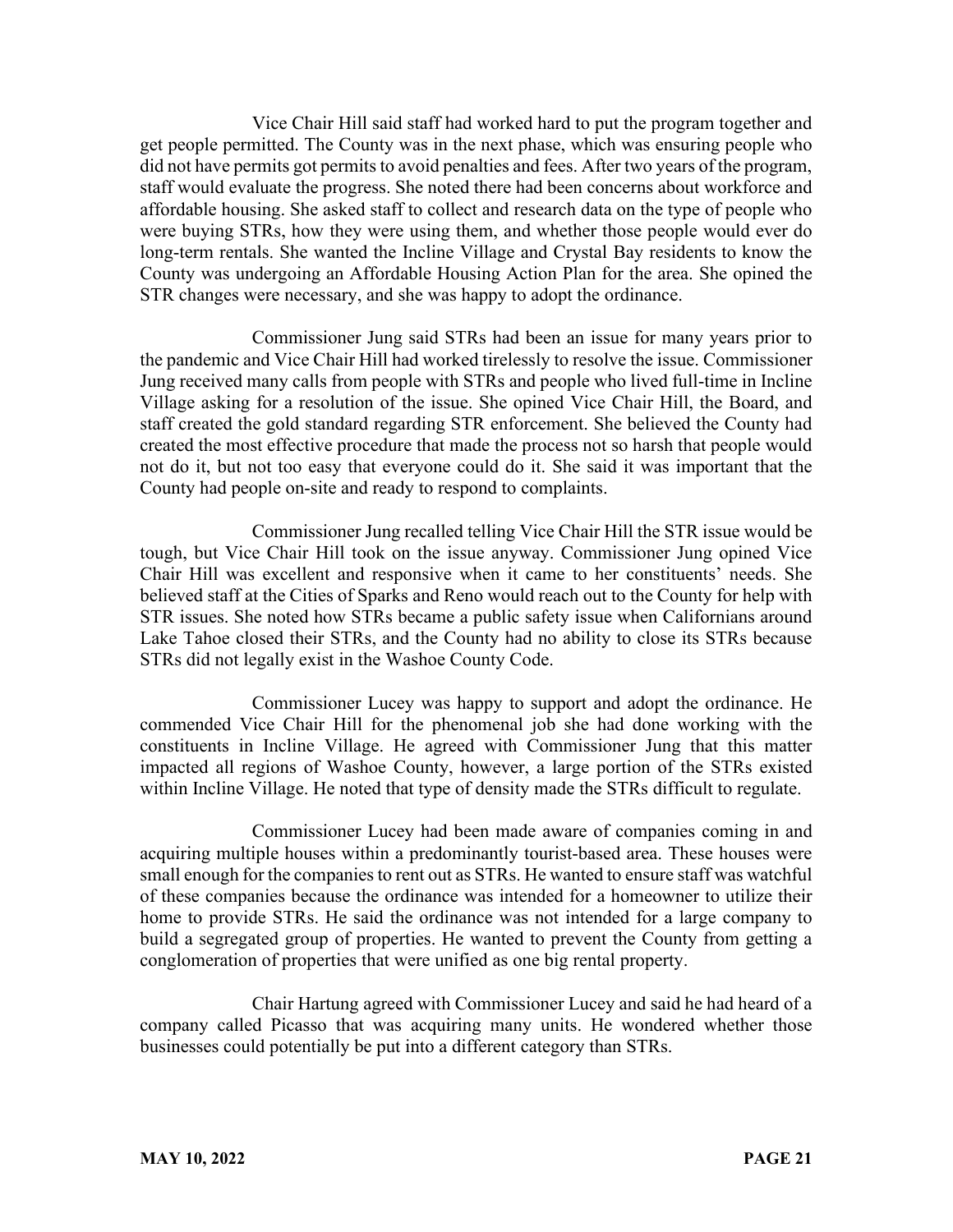Mr. Solaro noted the properties would have to meet the requirements of the STR regulations, regardless of who the properties were owned by. He said discussion about allowing one large company to buy a bunch of small properties to act as STRs had occurred when the regulations for the STRs were discussed. He noted the County had provisions regarding time frame and length of stay in the code to deal with timeshares. He said staff was attentive to the rise in timeshares and was working with the Incline Village General Improvement District on the matter. He asked the community to come forward with information they were hearing in the community regarding STRs so staff could assess the comments for future potential changes to the regulations.

Chair Hartung noted he had not meant to assert that the County had any control over companies purchasing properties, however, the County did have control over how the properties were listed in the system. He said the County did not have the authority to tell companies that they could or could not purchase properties, and he opined the County needed to stay informed on how properties were listed.

Commissioner Lucey wanted to ensure that staff was prepared to either create a new subset within the STR regulations or add limitations if an influx of companies started acquiring multiple properties and utilizing them in different ways. He said it was important individuals were abiding by the correct standards and rules. He noted condominium properties had to adhere to different standards and rules.

Vice Chair Hill informed she had conversations with staff about Picasso's uses of its property, as well as other multi-owners. She hoped to have a future update for the Board and the community regarding the matter.

On motion by Vice Chair Hill, seconded by Commissioner Lucey, which motion duly carried on a 4-1 vote with Commissioner Herman voting "no", it was ordered that Ordinance No. 1686, Bill No. 1876, be adopted, approved, and published in accordance with NRS 244.100.

**22-0354 AGENDA ITEM 21** Public Hearing: Second reading and adoption of an Ordinance pursuant to Nevada Revised Statutes 278.0201 through 278.0207 adopting a development agreement between Washoe County and LANSING - ARCUS LLC for Prado Ranch North, a residential subdivision originally approved in 2018 (WTM18-002), to extend the recording of the first final map from September 11, 2022 to September 11, 2024. The approved subdivision is a 490-lot, single-family residential, common open space subdivision as authorized in Article 408 of the Washoe County Development Code. The location is adjacent to Lemmon Valley Drive, north of Nectar Street and adjacent to Chickadee Drive and Sand Pit Road and is comprised of 6 parcels that total approximately 154.65 acres. The parcels are located within the North Valleys Area Plan within Washoe County Commission District No. 5. (APNs 080-723-01, 080-723-02, 080- 723-03, 080-721-03, 080-721-04, & 080-721-05). Community Services. (Commission District 5.)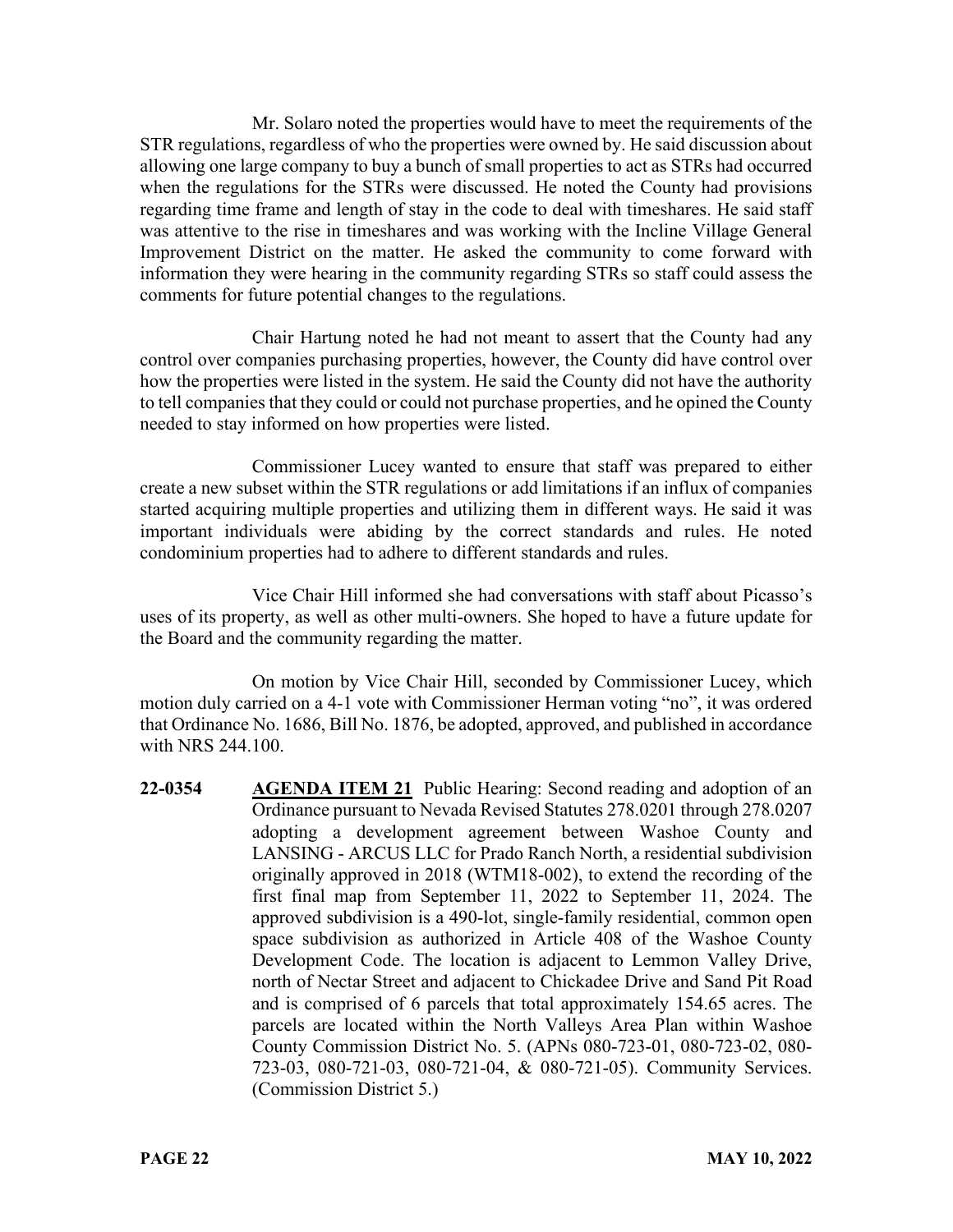Assistant County Manager Dave Solaro read the title for Ordinance No. 1687, Bill No. 1874.

Chair Hartung asked why an extension was requested. Planner Julee Olander explained the developer asked for an extension of time to resolve those issues with the sewer system and Swan Lake.

On the call for public comment, Ms. Denise Ross hoped the project would not proceed if it was denied the continuance. She said the area was still recovering from flooding and the roads were a disaster. The Regional Transportation Commission was still doing adjustments to the on and off-ramps of the freeway, and she noted there were accidents there each day. She opined the infrastructure was not ready for more growth and requested the Board deny the extension so the developer would have to redo the traffic studies. She asked the Board to research the Developments of Regional Impact (DRI) Report and the Federal Emergency Management Agency requirements. She reminded that livestock was taken care of in the North Valleys and development had changed the lifestyle of the area.

Mr. Danny Cleous opined the project should have never been approved because it was not part of the Lemmon Valley Master Plan. He stated the DRI Report showed drainage would go through the development. He said the developer needed to redo everything to find a development that was suitable for the area. He thought nothing had been done to address the flooding and if there was a sizeable storm, the water would come over the banks again. He requested the Board deny the extension.

Ms. Donna Robinson opined the extension needed to be denied so the developer would have to start the process over. She said the traffic on Interstate 395 was horrible due to all the traffic going into Lemmon Valley, and she believed the infrastructure needed to be fixed. She noted there had recently been a fatality in front of the area proposed for the development. She said when she asked the engineers what they would do to keep water from going into the subdivision, they replied it was the County's problem. She mentioned that the ditches were still not draining properly, and she opined the County had not been attentive to the flooding issues. She said there was much more traffic in the area than when the traffic study was done several years ago.

Ms. Nancy Sheets expressed her anxiety over the development and opined the Board should not make it easy for the developers. She said Lemmon Valley was already overdeveloped and the traffic was so dangerous that she did not like to drive into town. She explained that the desert was a delicate environment that had been stressed beyond capacity in Lemmon Valley. She mentioned the development would bring an increase in speeding motorized vehicles, partying, and fires. She thanked Commissioner Lucey for his concern regarding motorized vehicles on public lands and mentioned she could not ride her horses in the North Valleys hills anymore. She asked the Board to deny the extension so the developer could start over with new assessments.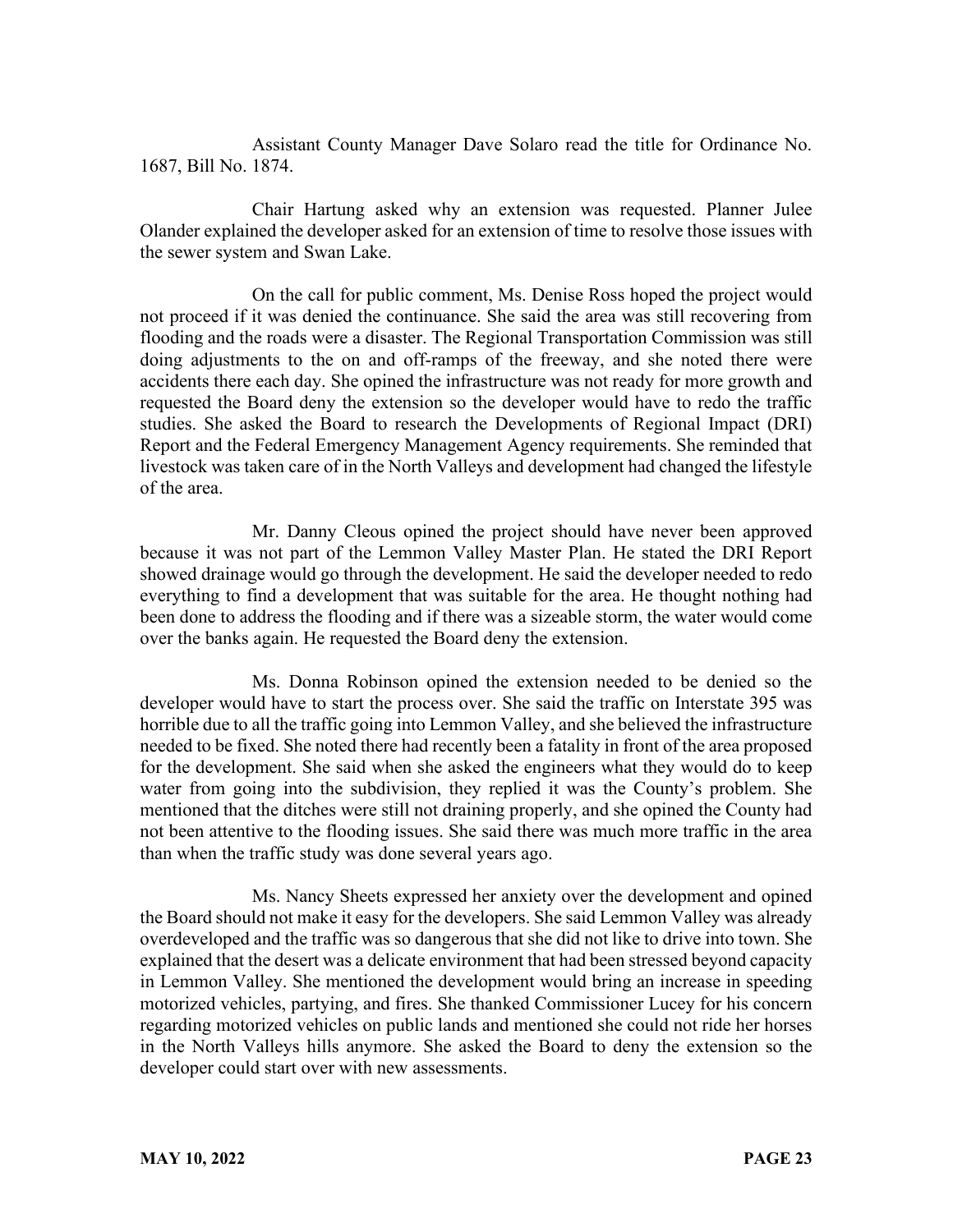Mr. Josh Phillips said traffic in the North Valleys was already absurd and there was no air quality control due to the traffic. A report he read had suggested only 1,400 vehicles would be added to the traffic after Prado Ranch was built, but he noted traffic had already increased that amount without the development. He opined building a development in a flood plain was impractical. He said a 2007 report warned the County that \$81 million in infrastructure would have to be put in place for development to occur in Lemmon Valley. He opined the area was a basin and the water did not leave until it evaporated. He noted the increase in wildlife he had seen in the area due to the flood, and he was concerned about the fragile ecosystem the development would be built on.

County Clerk Jan Galassini stated an email received from Mr. Romney DeGroodt would be placed on file.

Chair Hartung said the County had been working on the extension of Lemmon Valley Drive to get it widened through the back of the valley, and he noted it had been a problem to figure out which alignment to use. He commented that many of the places he had hunted near the Black Springs Fire Department were now covered with industrial complexes, however, the issue in front of the Board was to allow an extension. He opined the developer would have only had to provide a tentative map to show substantive changes had occurred.

Commissioner Jung opined the various agencies in the region needed to stop placing all the growth to the north, and she said the growth needed to be spread throughout the entire valley. She was devastated over the unchecked growth that had occurred in the North Valleys. She noted growth could not be stopped, but it could be shared, and she believed sharing the growth was what a community should do.

Commissioner Lucey supported denying the extension. He opined the developers needed to fulfill their obligations. He said the infrastructure was not adequate in a number of areas in the region, and he thought it was important for the Board to ensure that infrastructure supported growth. He said it was a challenge to allow plans from years ago to move forward without new reviews and understanding of the impacts of the developments. He noted the addition of multi-family homes had a dramatic impact on Military Road and Lemmon Valley that had not existed five years ago when the project was initially considered.

Commissioner Lucey opined continuous extensions were not good policy, and he thought the project needed to go back to the community for a full review because he believed conditions had changed in the project area. He supported smart and community-driven development, and he believed the developers needed to listen to the community.

Chair Hartung opined what happened on Interstate 395 North was unconscionable and he blamed the Nevada Department of Transportation for it. He said the road had not changed since he lived out there more than 35 years ago. He noted Pyramid Highway had seen the same amount of traffic and neglect. He believed the Board had to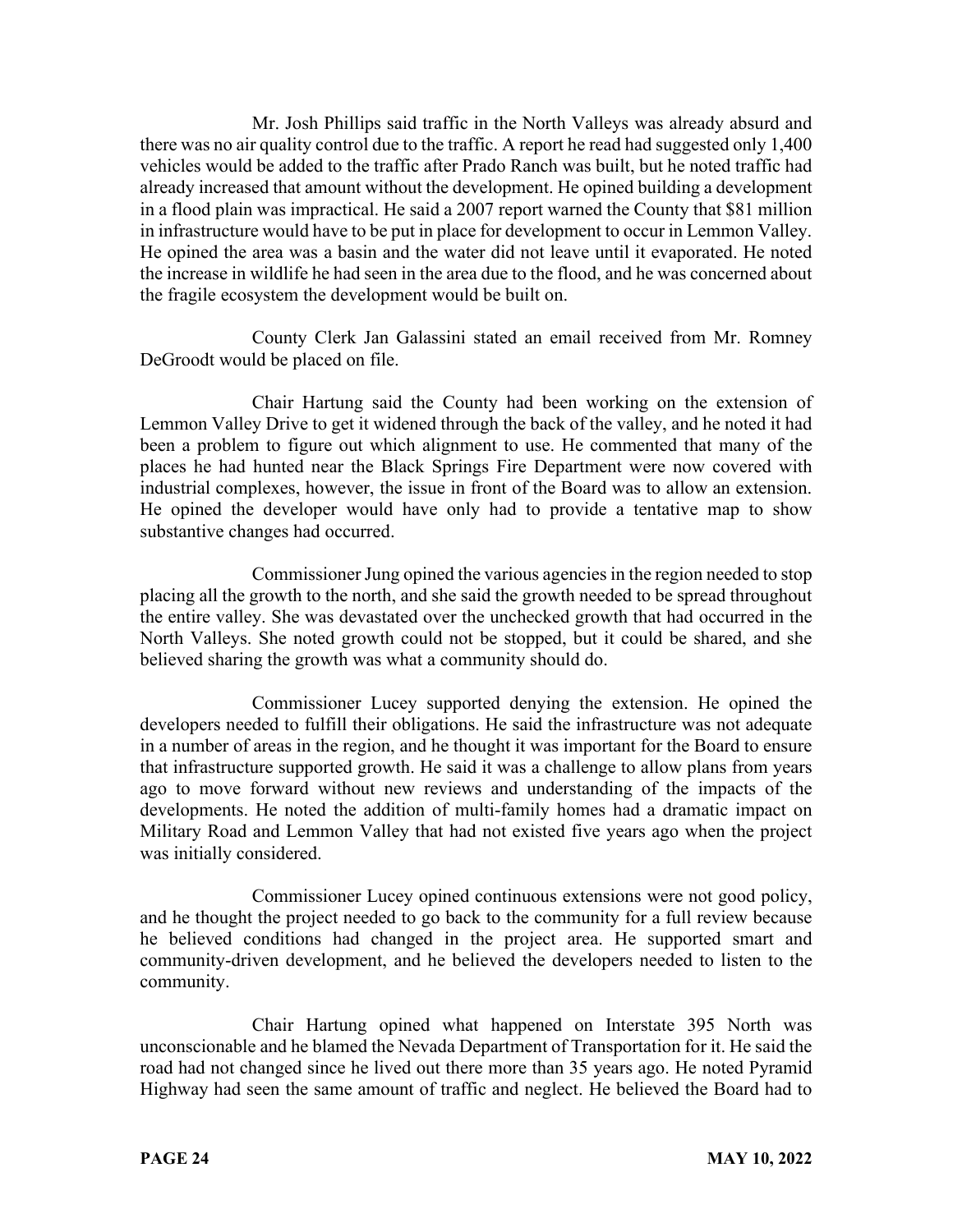convince the State that valuable infrastructure was needed. He said Commissioner Lucey and he had fought all over the region to get roads widened, but their concerns were not heard.

Commissioner Herman said she voted against the development the first time it came before the Board, and she would vote against the extension.

Assistant County Manager Dave Solaro advised the Board that the tentative map for the project was still valid through September 2022. Potentially, the developer could come in with a final map and continue the process. Chair Hartung affirmed that the matter before the Board that day was simply the extension.

On motion by Commissioner Herman, seconded by Commissioner Lucey, which motion denied duly carried on a 5-0 vote, it was ordered that Ordinance No. 1687, Bill No. 1874, be denied.

# **22-0355 AGENDA ITEM 22** Public Comment.

Mr. Danny Cleous opined the Prado Ranch developer would not be able to build in Lemmon Valley that year because the developer did not have a Letter of Map Revision or Conditional Letter of Map Revision from the Federal Emergency Management Agency. He said the on-ramps to Interstate 395 needed to be widened or collisions would happen. He thought the Board needed to provide the Washoe County Sheriff's Office (WCSO) with more funding to increase the number of patrols. He said the WCSO and the fire department needed a lot of help because there was not enough staff to respond promptly to emergencies. He wondered why a volunteer fire department could not be used for the area like it previously had been. He wanted Lemmon Valley to stay the way it was intended to be.

Ms. Donna Robinson thanked the Board for listening to the community regarding Agenda Item 21. She mentioned she was a retired Reno Police Officer and worked currently as a Pershing County Deputy. She said there was one deputy covering the Cold Springs, Lemmon Valley, and Golden Valley area. She opined the area needed more law enforcement and better infrastructure. Regarding the catalytic converters, she recalled when working for the Reno Police Department, her team had researched places people regularly sold the catalytic converters. She opined a task force should be put together to investigate the matter.

Ms. Erin Massengale provided documents, copies of which were placed on file with the Clerk. She asked the Board to pass a resolution to ban vaccine passports and any type of medical intervention verification system because it would create segregation and discrimination based on medical status. She said there were ten counties that had banned vaccine passports. She explained the documents she provided to the Clerk were sample resolutions for the Board to see what other counties had done.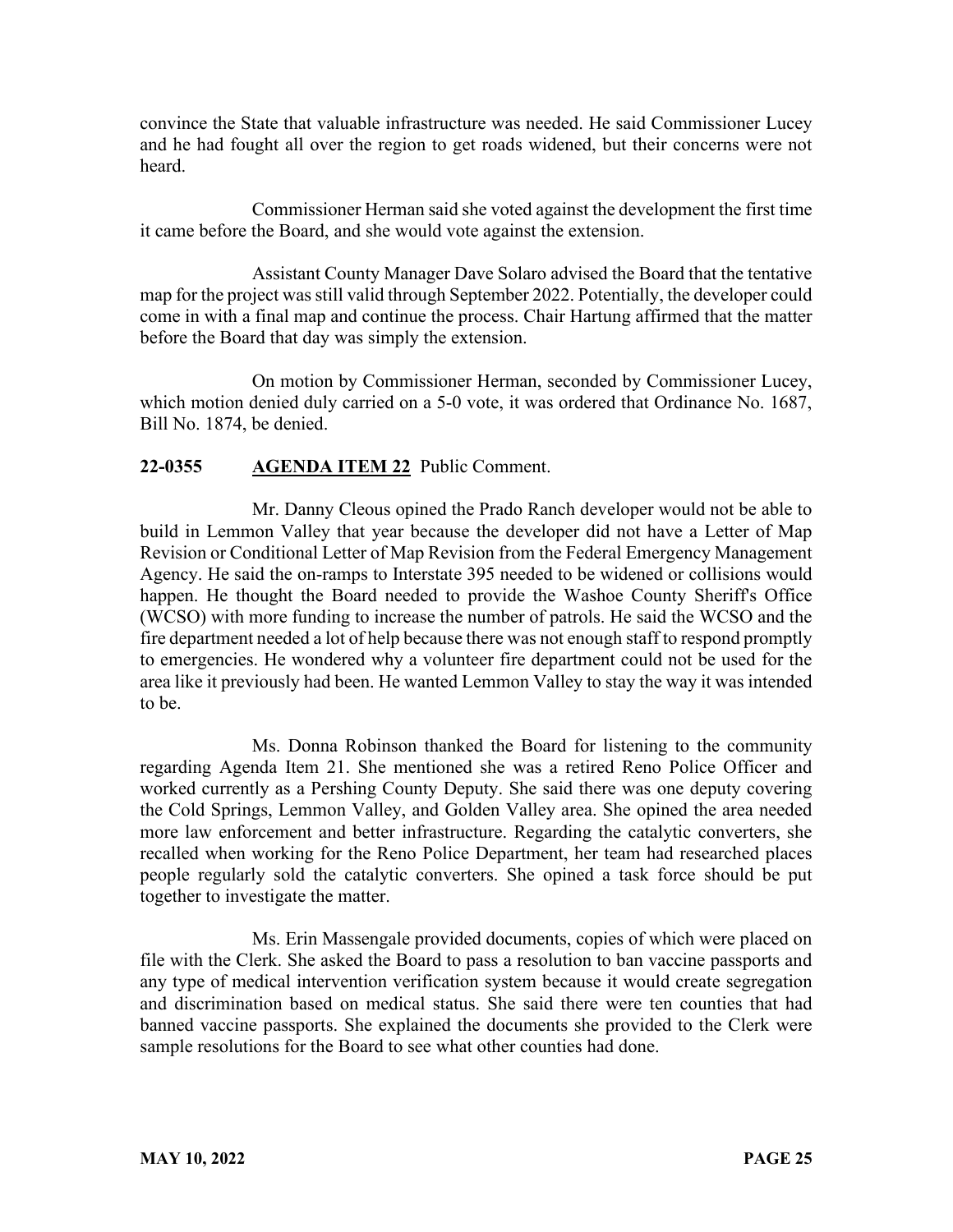County Clerk Jan Galassini stated an email received from Ms. Elise Weatherly would be placed on file.

### **22-0356 AGENDA ITEM 23** Announcements/Reports.

Chair Hartung said he looked forward to a discussion regarding catalytic converter thefts. He opined a permit and tracking system for catalytic converters could be used. He mentioned the County could partner with the Cities of Sparks and Reno to ask the Legislature to enact measures for the permitting and tracking of catalytic converters so it could become State law. Regarding the on-ramps to Interstate 395, he stated the ramps were Nevada Department of Transportation (NDOT) designs. He said that he and Commissioner Lucey, through the Regional Transportation Commission, could ask NDOT to review the design, although, he noted NDOT had been unresponsive to them in the past.

Commissioner Herman requested that a copy of the documents Ms. Erin Massengale provided to the Clerk be sent to the Board. Washoe County Clerk Jan Galassini stated she would provide copies to the Board. Chair Hartung asked Assistant District Attorney Nathan Edwards if he would work with Commissioner Herman regarding the previous request she had made.

Attorney Edwards said he could put the information on the record at that time. He noted the question of whether a matter was of local concern involved an analysis of Dillion's Rule. If the matter was of local concern, any fair doubt of the existence of the power was resolved in favor of the Board. If the matter was not of local concern, any fair doubt over the existence of the power was resolved against the Board. He explained that extensive research had been done to determine whether vaccine mandates and regulations were a matter of local concern, and they did not appear to be. He clarified the decision was not his personal view, but it was what the law showed from the research of multiple people at the Washoe County District Attorney's Office.

Attorney Edwards explained that Chapter 439.150 of the Nevada Revised Statutes (NRS) said the Nevada State Board of Health (NBH) was declared to be supreme in all non-administrative health matters. NRS 439.170 stated the NBH was furthermore empowered to take measures necessary to prevent the spread of sickness and disease and shall possess all powers necessary to fulfill the duties and exercise the authority prescribed by law and to bring actions in courts to enforce the provisions. NRS 439.200 stated the NBH was empowered to enact regulations to define and control dangerous communicable diseases. He noted the analysis of those three statutes indicated vaccine mandates and regulations were not a matter of local concern, rather they were vested at the State level therefore the analysis shifted and any fair doubt about the existence of that power was resolved against the Board.

Attorney Edwards noted that words such as "supreme" were not used often in the NRS, so the use of it and "possess all powers" and "shall have the authority to regulate the control and spread of communicable diseases" indicated that the authority to the extent it existed concerning vaccines belonged to the NBH. He said the NBH could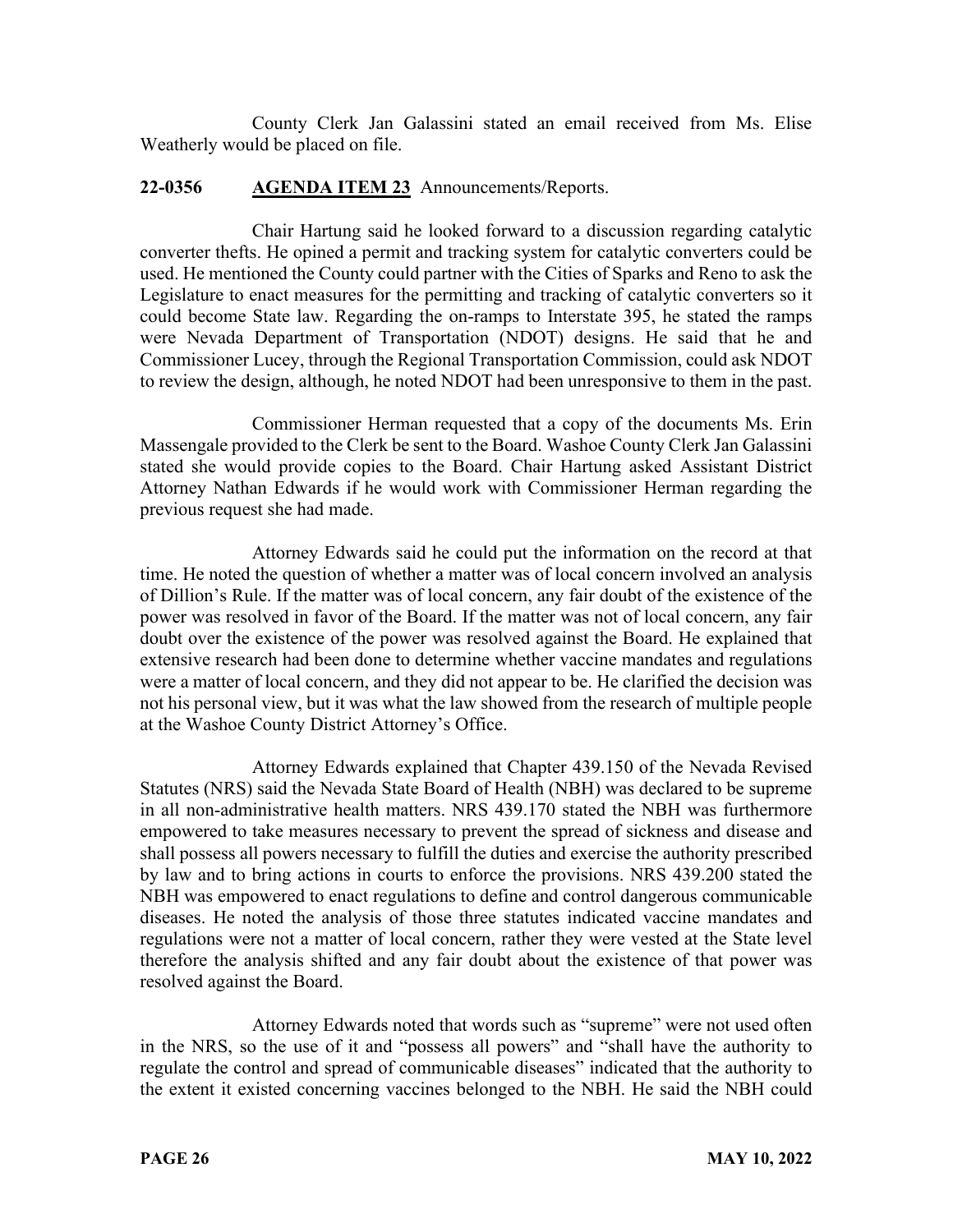potentially empower the local health district to take certain actions because it was part of the authority that was created within NRS 439. He noted the Legislature could amend or change the structure of public health regulations by reallocating powers among the local board of health, but that had not been done currently.

It was the legal opinion of the Washoe County District Attorney's Office that the Board did not have the authority to ban vaccine mandates or regulations. Attorney Edwards wanted to address the issue as it had been brought up many times in public comment and by Commissioner Herman. He noted under Open Meeting Law, the matter could be addressed by speakers during Public Comment.

Vice Chair Hill gave a proclamation to the Tahoe Area Mountain Biking Association earlier that week in honor of National Bike Month. She hoped people would ride bicycles to get vehicles off the road and take an opportunity to research safe bicycle riding tips. She asked for a future agenda item to address the childcare shortage issue in the region. She said the issue was made worse by a KinderCare in South Reno that had closed the previous week. She wanted to see strategies by the Human Services Agency regarding ways to help working families with childcare. She opined the American Rescue Plan Act funds might help with the issue. She was concerned for working families and wanted to prevent unsafe issues for children who were unable to get into childcare, and she wanted to ensure parents were able to work.

Commissioner Lucey said the childcare issue had been brought to his attention by constituents in District 2. He was working with Commissioner Marilyn Kirkpatrick, Clark County, and other commissioners through the National Association of Counties to identify funding for licensures, food, and supplies. He would be happy to work with Vice Chair Hill to expand on ideas and explore ways to help the County.

Commissioner Lucey said the bill draft requests (BDRs) were due in September for the upcoming legislative session. He mentioned he and Vice Chair Hill were the liaisons to the Legislature, but he wanted to have full Board input on what would be addressed in the upcoming session. The County, he explained, had access to two BDRs, however, if more were needed it could be addressed through Assembly and Senate members.

Commissioner Lucey said the issue of needing more deputies had been brought up in District 2, and he opined there was a need in all of the unincorporated areas of the County. He noted specific issues he had heard about in Hidden Valley around Country Club Drive, Zolezzi Lane, Del Monte Lane, Holcomb Ranch and Lakeside, and Huffaker Lane. He asked for a discussion with the Washoe County Sheriff's Office (WCSO) to discuss the needs of the County. He mentioned the WCSO was one of the County's largest budgets, and he wanted to ensure deputies were able to be in the needed areas. He asked staff to present the options available to the County to improve the speeding issue.

\* \* \* \* \* \* \* \* \* \* \*